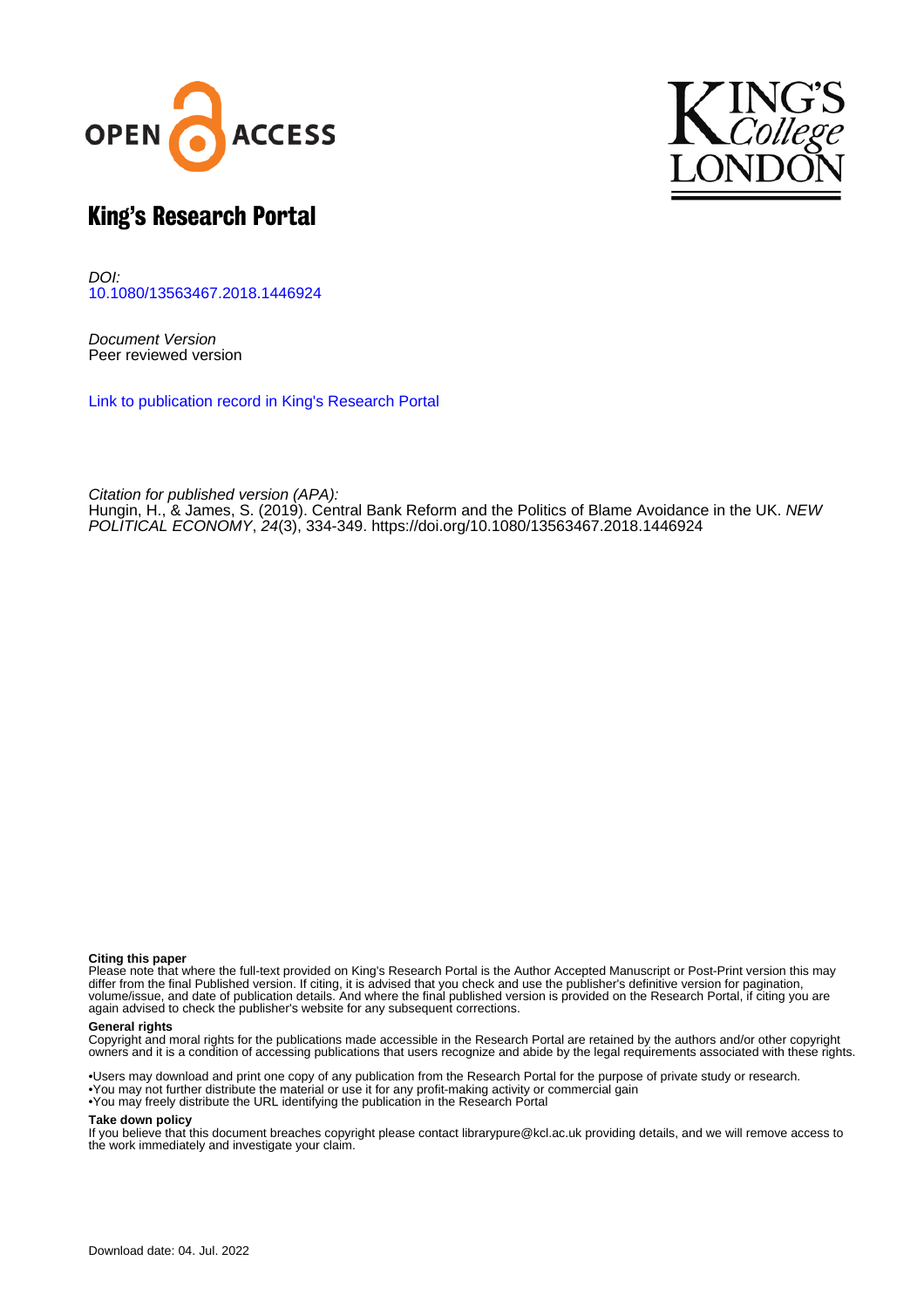### **Central Bank Reform and the Politics of Blame Avoidance in the UK**

Harpal Hungin European University Institute

Scott James

King's College London

### **Abstract**

Following the financial crisis, the UK central bank gained important new prudential powers for upholding financial stability. Yet the reforms diverged significantly from the government's original plans and arguably produced a suboptimal institutional design. Drawing on theories of blame avoidance, we argue that the changes were motivated primarily by the need to manage reputational risk. Prior to the 2010 election, the two main parties tried to deflect blame for the crisis by putting forward competing proposals for agency reconfiguration. In response, the Bank of England pursued a strategy of agency subversion aimed at reshaping the reforms to minimise future reputational damage. This involved pushing for 'hard' delegation to maximise control of new macroprudential powers, while using 'fuzzy' delegation to shift microprudential supervision down to subordinate agencies. The article sheds new light on the drivers of postcrisis reform and the importance and limits of delegation as a strategy of blame avoidance.

**Keywords** Central banks, blame avoidance, macroprudential regulation, bank supervision.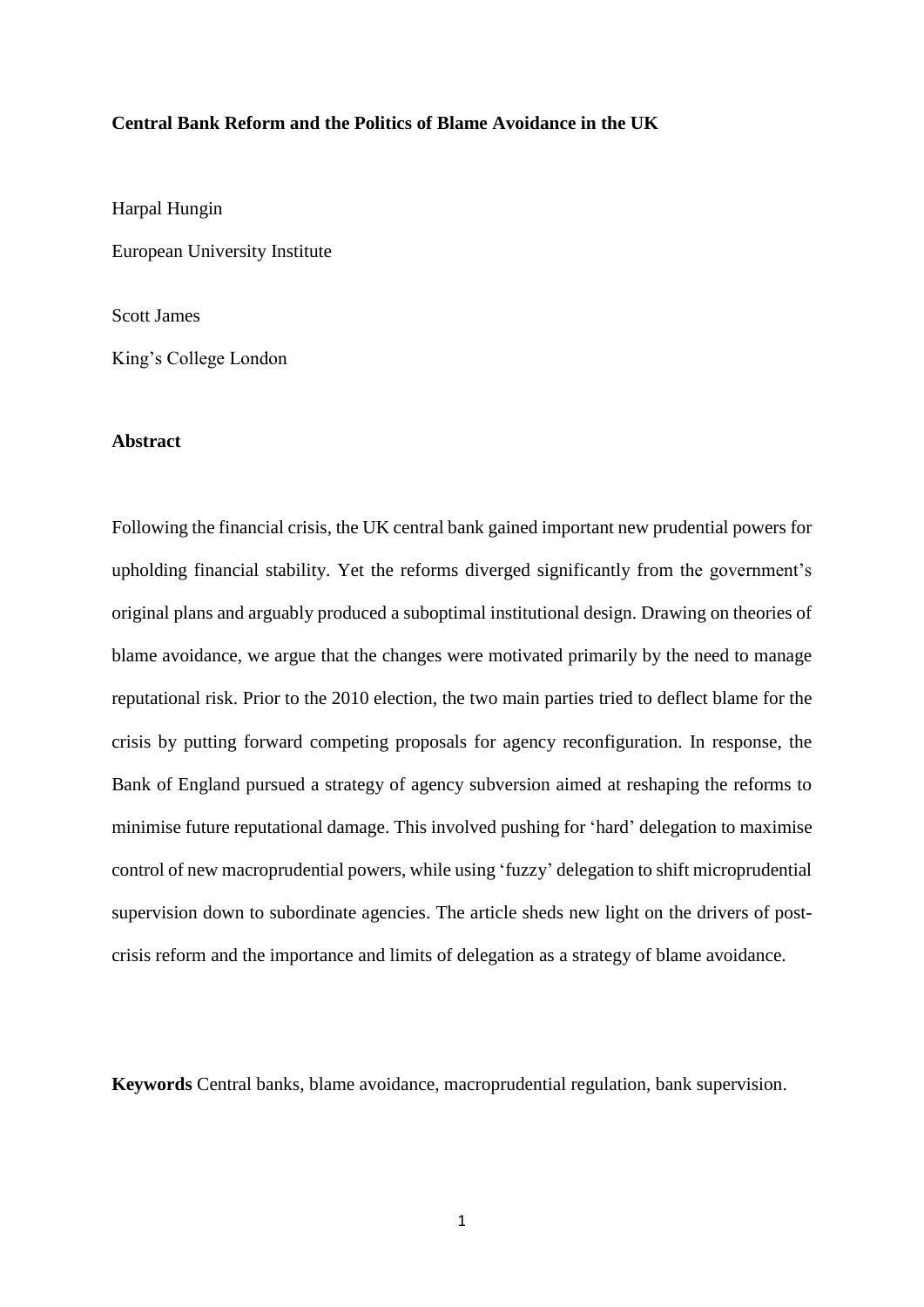# **Introduction**

Since the financial crisis, far-reaching institutional reforms have been introduced in the UK aimed at strengthening the stability of the banking system. This has led to the central bank being granted important new macro- and micro-prudential powers to uphold financial stability. Given the scale and depth of the banking crisis in the UK, there was broad agreement across the political spectrum that fundamental reform was needed. Yet the reforms proved surprisingly contentious, diverging significantly from the government's original plans and arguably producing a suboptimal institutional design. How can we explain this?

The crisis has generated important new research on national central banks (Klompa and de Haana 2009; Masciandaro 2009, 2012; Cukierman 2013; McPhilemy 2013; Reichlin and Baldwin 2013; Bell and Hindmoor 2015, 2016; Goodhart 2015; Howarth and Quaglia 2016). Functionalist accounts focus on how and why delegated powers have been reconfigured by the financial crisis. Critics have argued that the narrow monetary policy mandate granted to central banks prior to the crisis contributed to the accumulation of unsustainable financial risk (for an overview, see Galati and Moessner 2011). In response, new macroprudential regulatory tools and enhanced microprudential supervisory responsibilities have therefore been delegated by governments to independent central banks (Eijffinger and Masciandaro 2011).

Ideational accounts of post-crisis reform draw on processes of policy learning and diffusion. In an important contribution, Baker (2013a, 2013b, 2015) highlights the role of 'norm entrepreneurs' in promoting a macroprudential ideational shift since the financial crisis. From this perspective, macroprudential regulation originated amongst transnational networks of financial technocrats and regulators, producing a common interpretive frame for understanding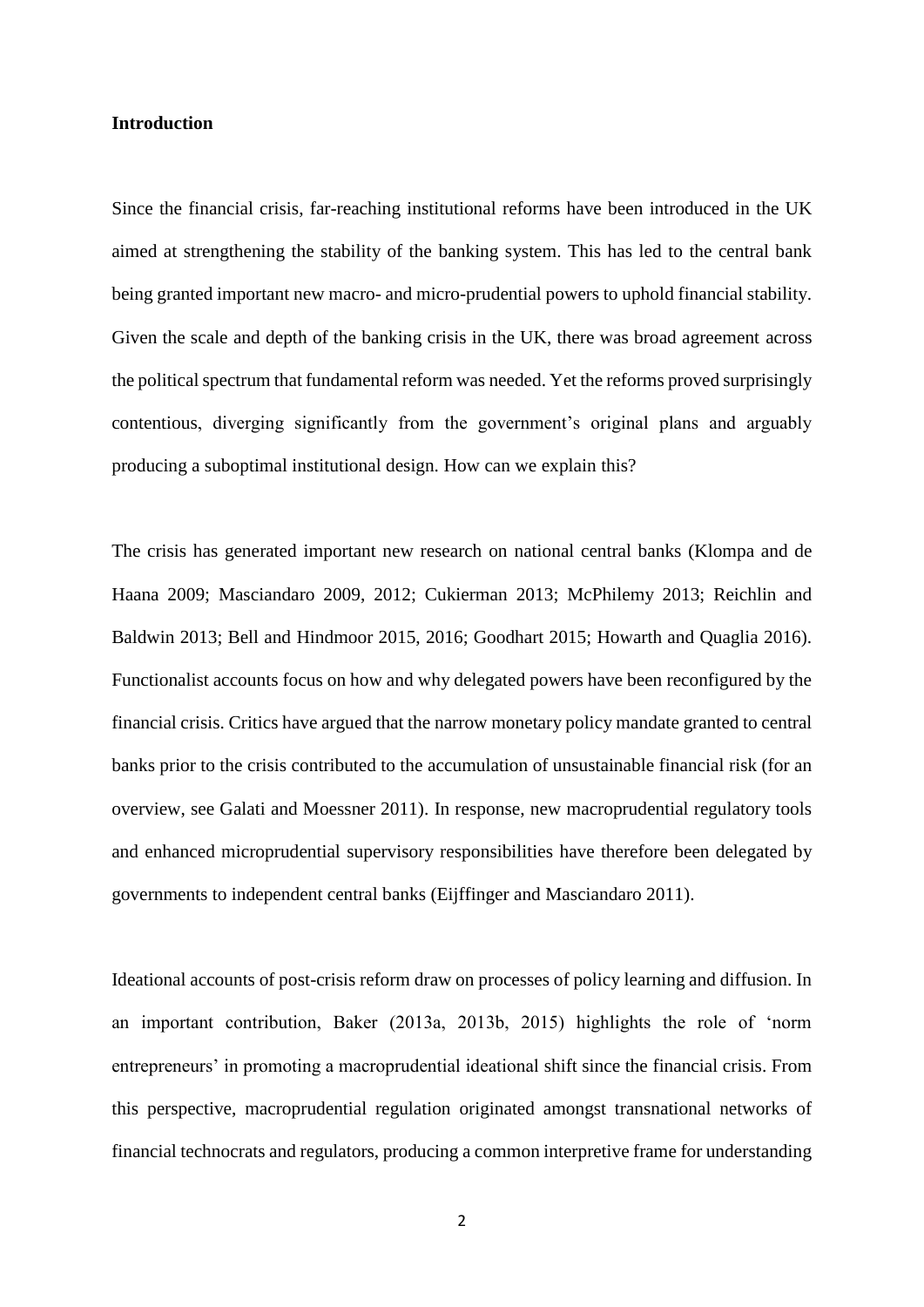the crisis and advancing institutional blueprints for regulatory reform at the national level (see also McPhilemy 2016). These explanations are valuable because they help to explain crossnational similarities in institutional reform. Yet they work best when applied to third-order change; that is, the ideas, assumptions and discourse that informs or sets the overarching objectives of policy in a given area (Hall 1993). But they are arguably less useful at explaining second- or first-order change; the institutional arrangements and instruments used to achieve those objectives. In particular, ideational perspectives on their own are unable to account for persistent or increasing national differences in central bank reform since the crisis.

With respect to macroprudential regulation, the terms on which new countercyclical policy tools have been delegated, and the extent to which they are subject to political control, differs markedly. A clear divide exists between those countries where macroprudential oversight committees are chaired by a member of the government (as in the US) or by the head of the central bank (the Eurozone) (Goodhart 2015). Similarly, there is no consensus regarding the precise location of microprudential supervision. Although many large economies have moved towards the 'twin peaks' regime which locates prudential supervision and conduct regulation in separate authorities, the single authority model combining both functions remains dominant across much of Europe (ECB 2010). 1 Important differences also persist over whether supervision of large financial institutions is fully integrated into the central bank or is housed in a separate subsidiary or independent agency. This continued variation points to the relevance of national-level variables in mediating shared pressures for reform.

This article seeks to complement existing functional and ideational perspectives on central bank reform (Goodhart 2015). Using the UK as a case study, our central claim is that the postcrisis reforms are the outcome of a process of political and bureaucratic contestation. Drawing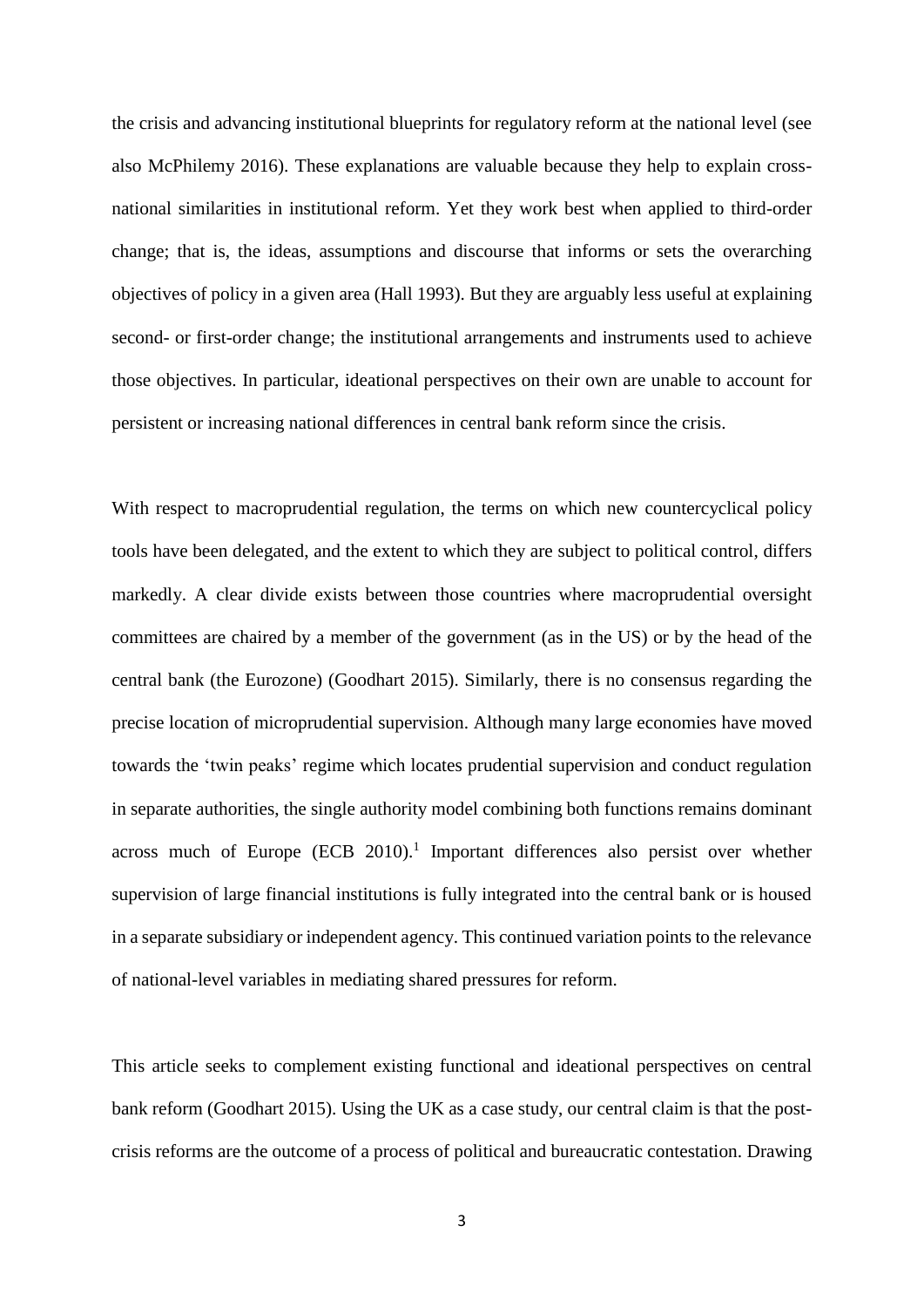on theories of blame avoidance, we argue that the changes were shaped in large part by a concern for managing reputational risk. This comes from two main observations. First, in the run up to the 2010 general election, the two main parties tried to deflect blame for the crisis by pursuing agency reconfiguration. In particular, the Conservative opposition sought to attribute blame to the incumbent Labour government by pledging to scrap the Financial Services Authority and transfer new prudential powers to the Bank of England. Second, following the formation of a new Coalition Government in May 2010, the Bank pursued a strategy of agency subversion aimed at reshaping the changes to minimise future reputational damage. It did so in two ways. Where blame for future policy failure could potentially be deflected, it used fuzzy delegation to shift new policy responsibilities down to subordinate agencies (e.g. microprudential supervision). By contrast, where blame could not ultimately be avoided, it fought for hard delegation to maximise control over new regulatory powers (e.g. macroprudential regulation). We argue that this resulted in an institutional design which not only diverged significantly from the government's original plans, but which was also arguably sub-optimal. Our research is based on twenty-six anonymous interviews conducted between 2013 and 2015 with senior officials from the Bank of England, HM Treasury, 10 Downing Street, the Prudential Regulatory Authority (PRA) and Financial Conduct Authority (FCA), as well as financial practitioners in the City of London, who were directly involved in the reform process.

The following section provides an overview of existing functionalist explanations of central bank powers, before outlining the added value of our blame avoidance approach. The next section analyses how elected officials sought to deflect blame by putting forward competing reform proposals. The main section then examines how the Bank of England responded in an effort to protect its reputation. The conclusion reflects on how the article sheds new light on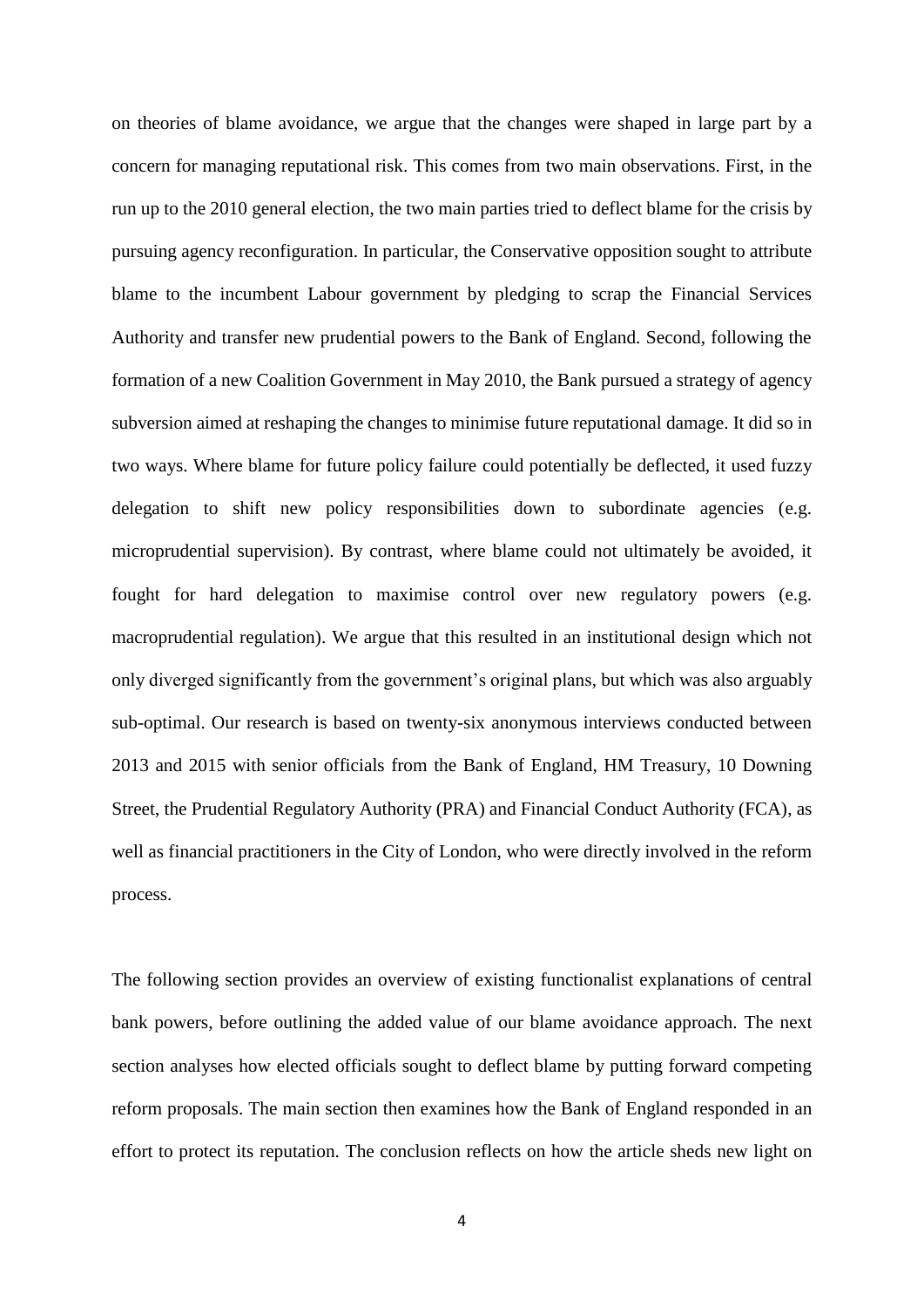the drivers of post-crisis reform and the importance and limits of delegation as a strategy blame avoidance.

### **Functionalist explanations of central bank reform**

Functionalist accounts draw on principal-agent analysis to explain why governments delegate power to autonomous regulatory agencies, like central banks (McCubbins and Schwartz, 1984; Miller and Whitford, 2016). First, agencies provide credible commitments to desirable policy outcomes. By removing direct control from elected politicians, there is less scope to manipulate policy instruments for electoral reasons. Second, delegation can enhance the efficiency of decision-making by facilitating the development of technical knowledge and expertise in complex regulatory fields. Finally, agencies can be used for blame shifting, allowing policy makers to delegate responsibility for unpopular or contested decisions. Principal-agent analysis also tells us that delegation comes at a price in the form of agency loss. This occurs when the preferences of the principal and agent diverge, either because the agent pursues its own preferences (agency 'slippage') or because institutional incentives cause the agency to behave contrary to the preferences of the principal (agency 'shirking') (McCubbins and Schwartz 1984). To limit agency losses, principals can impose restrictions on agency autonomy in advance (*ex ante* controls) or by monitoring agency behaviour (*ex post* controls).

Pollack (2002) suggests that if the policy preferences of the principal are clear and relatively fixed, then delegation is primarily motivated by the need to reduce commitment problems. In this context, delegation will tend to be high and ex ante controls will be low to maximise the credibility of agent decisions. This is the case in the field of monetary policy where policy objectives are frequently defined in the form of quantitative inflation targets. Hence the trend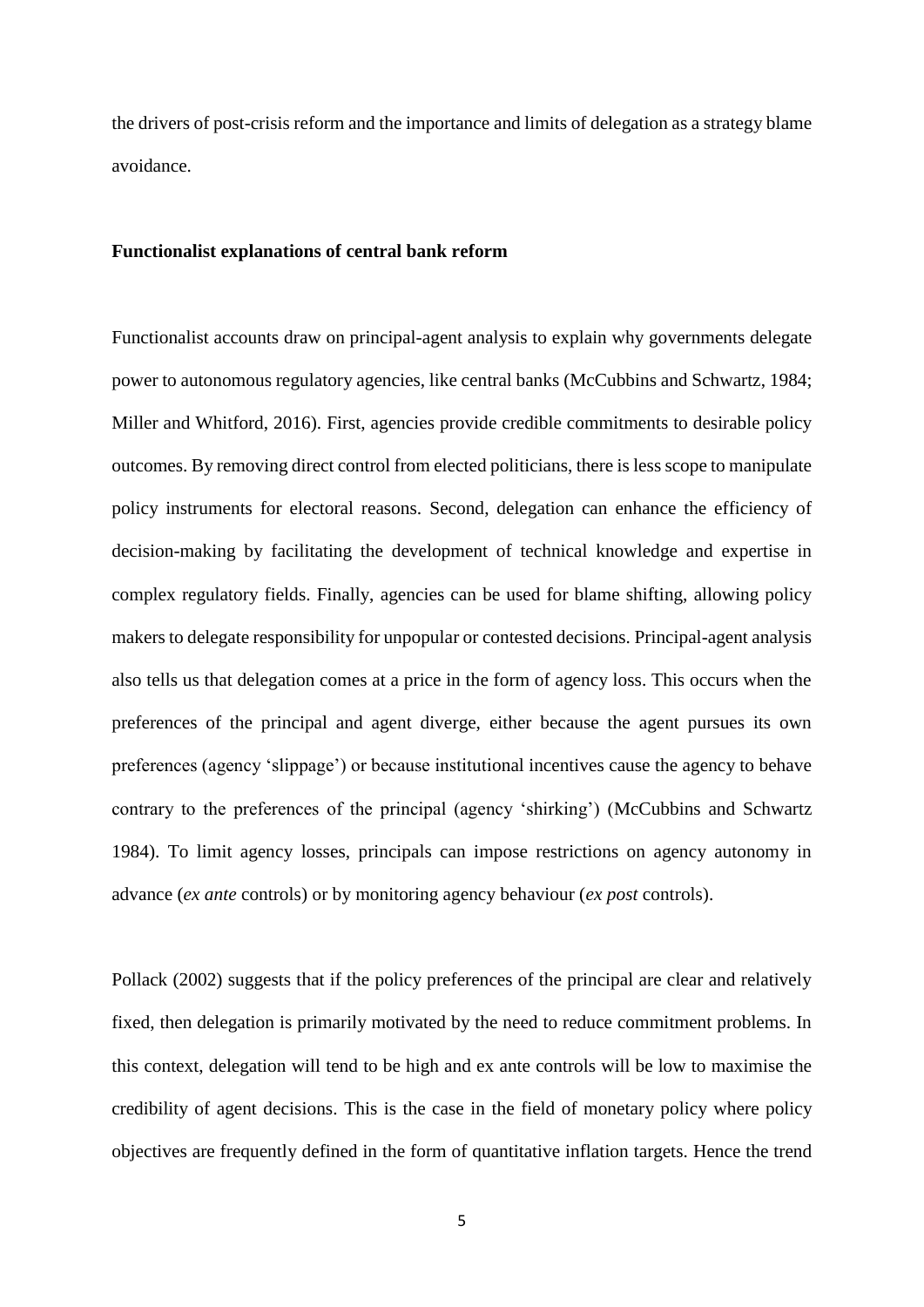over recent decades for delegating control of interest rates to independent central banks as a means to enable governments to signal their pre-commitment to maintaining low inflation (Grilli, Masciandaro and Tabellini 1991; Goodman 1992; Cukierman 1998, 2008; Gilardi 2007).

Applying this logic to prudential policy making is more contestable, however (Fernández-Albertos, 2015). On the one hand, Haldane (2013) argues that the case for delegation to operationally-independent regulators is as strong, and arguably stronger, for financial stability policy. This is because time inconsistency problems are even more acute: evidence suggests that financial cycles, compared to business cycles, are longer in duration, exhibit wider fluctuations, impose larger costs, and generate stronger constituencies of winners and losers (see Claessens et al. 2008). On the other hand, macroprudential policy objectives tend to be less quantifiable and more fluid than fixed monetary policy targets. This is because the countercyclical nature of prudential policy is time dependent, meaning that regulatory objectives must evolve with the rhythms of economic cycles (Baker 2013b: 419). Consequently, policy making is likely to be characterised by a high level of experimentation and learning for some time (Baker 2013b). Prudential policy making also involves making complex policy trade-offs with politically-sensitive and/or unknowable distributional implications which elected officials will be reluctant to 'lock in'. In this context, we would expect delegation of prudential powers to be driven less by the need to make fixed credible commitments, and more by other functional motives, such as the desire for efficient decisionmaking or blame shifting. This would lead us to expect that delegation to regulatory agencies will be lower, and ex ante controls to be higher, as political principals seek to retain the power to steer policy over time (Pollack 2002).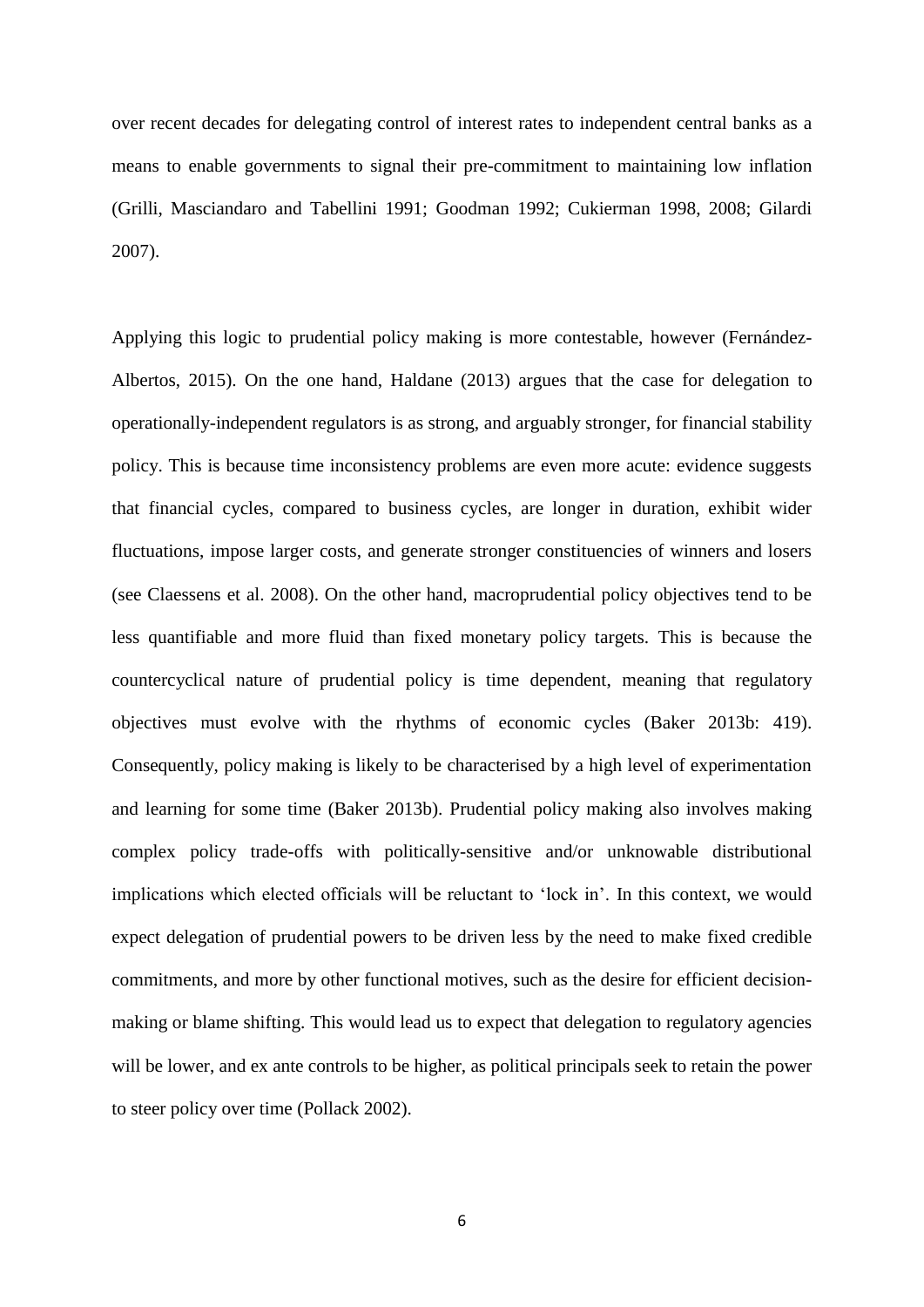Furthermore, determining the institutional location of new prudential policy tools is also problematic. Combining monetary policy, macroprudential regulation and microprudential supervision in a single institution certainly brings benefits in terms of coordination. But it can also generate multiple conflicts of interest, such as the risk of moral hazard arising from bank supervisors having discretionary power to manage liquidity (Eijffinger and Masciandaro 2011). In short, delegation theory by itself does not provide a clear guide as to the optimal institutional design of prudential policy making.

Traditional functional accounts have two wider limitations which make them less useful for explaining patterns of post-crisis reform. First, delegation theories treat functional pressures as generated exogenously by the wider economic or political system (Adolph 2015: 6). Yet this presents a relatively static picture which tells us little about the dynamic and endogenous character of principal-agent relationships. Delegation is not simply a technocratic process, but a choice that is driven by a broader set of political objectives (Way 2000: 197). For example, studies suggest that the delegation of monetary policy can be an effective way of reconciling heterogeneous policy preferences and managing intra-party conflicts (Bernhard 1998; Bernhard and Leblang 2002; Gilardi 2007). Electoral incentives can also explain why left-wing parties may advocate central bank independence to signal their economic competence (Cukierman 1998; King 2005; Westrup 2007) or to strengthen their domestic policy autonomy (Dellepiane-Avellaneda 2013). Applying these ideas to post-crisis reforms, Lombardi and Moschella (2017) argue that the creation of new macroprudential authorities was driven by a 'logic of symbolic politics', designed to signal to the public that action was being taken.

Second, functional explanations tell us surprisingly little about the preferences and motives of regulatory agents, or how they may contest and (re-)shape delegation to suit their own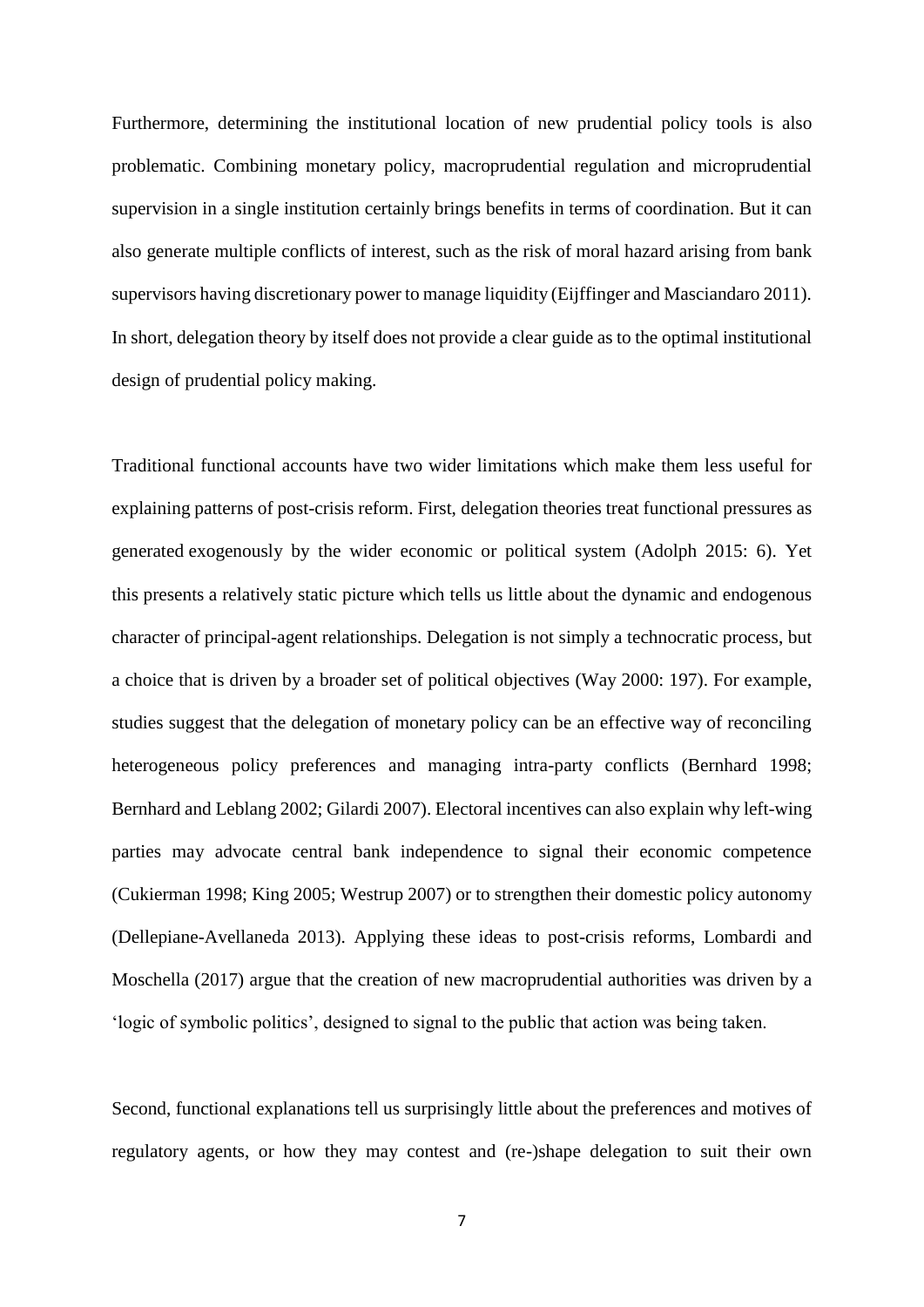bureaucratic interests (Carpenter 2001; Huber and Shipan 2002; Krause and Meier 2003). This form of agency loss concerns institutional choices about the design of delegation itself, not about the particular policy ends that delegation serves. Kapstein (1992: 266-67) argues that central banks are 'a group of bureaucrats...attempting to serve several conflicting public and private sector interests in an effort to maintain if not enhance their positional power'. Several studies show that central banks actively seek to shape the wider political and policy environment by exploiting their unique informational advantages, and cultivating expertise through wider regulatory networks (Brehm and Gates 1999; Masciandaro 2012; Adolph 2013). For example, Fernandez-Albertos (2015: 228) argues that many central banks deliberately advocated narrow policy mandates prior to the financial crisis so as to avoid having to make contentious policy trade-offs and thus minimise the risk of political interference.

A richer understanding of post-crisis reform must therefore account for wider political and bureaucratic motives for institutional change. Although functional explanations provide a powerful explanation of delegation based on the need to make credible commitments, the theory is far less well-developed with respect to the use of delegation for other reasons, notably blame shifting. Addressing this is essential in order to explain why the decision to grant new prudential powers to central banks has often been highly contentious and contested, resulting in institutional designs which appear suboptimal. To this end, we draw on broader theories of blame avoidance.

# **The politics of blame avoidance**

Blame avoidance is a form of risk management that aims to minimise the attribution of responsibility for perceived avoidable harm or loss (Hood 2002; Hood 2011). It assumes that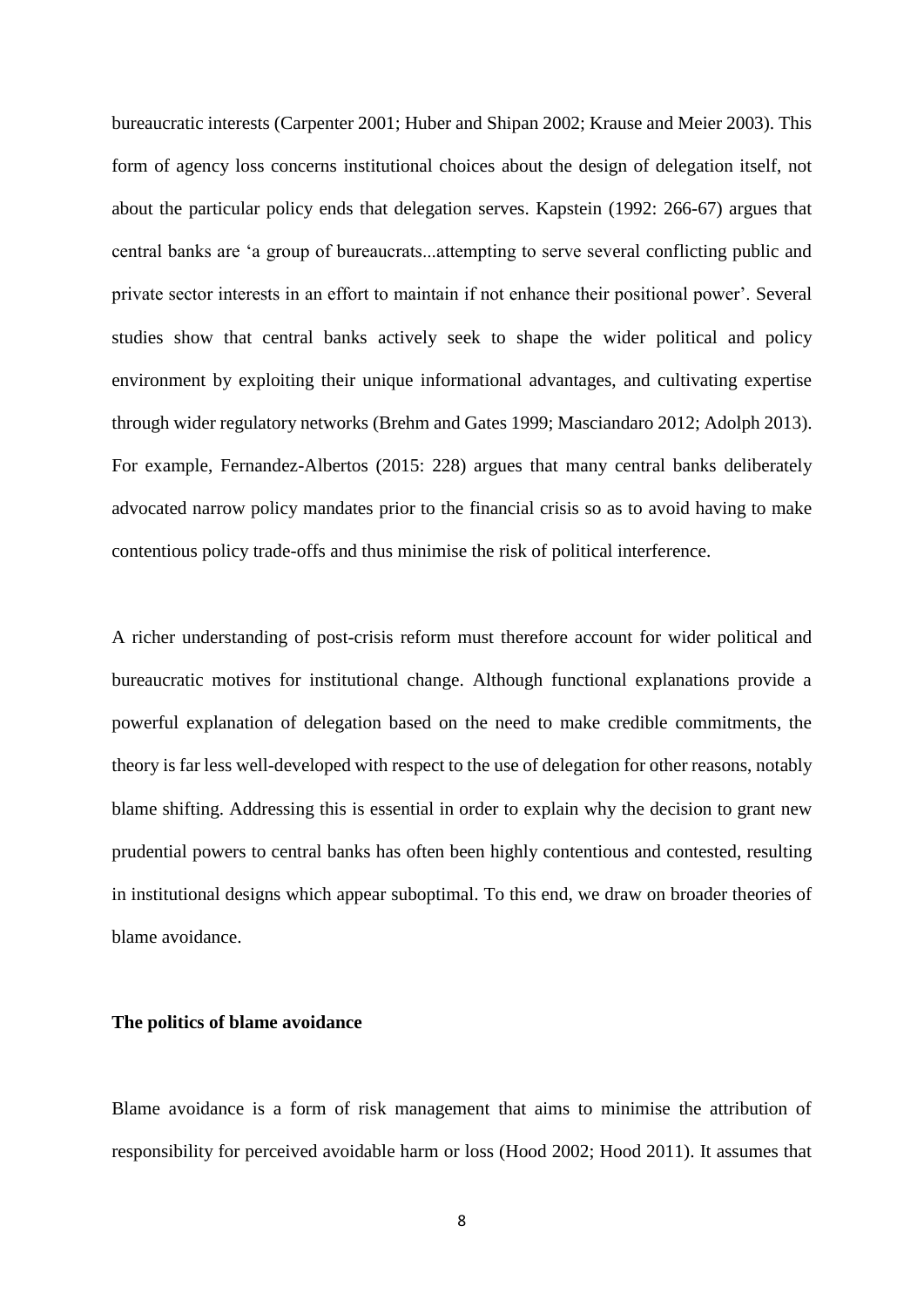public officials, including both elected officials and unelected bureaucrats, exhibit strong negativity bias; that is, greater value is attached to avoiding potential losses than to attracting equivalent gains. Blame avoidance can be both reactive, by responding to current events in an effort to deflect blame and minimise damage to reputation, or anticipatory, which involves taking action to reduce the risk of attracting blame in the future (Hood 2011: 7). One of the most important strategies for blame avoidance is delegation. Principals can deflect responsibility by delegating decision making or policy implementation to quasi-independent agencies. In the event of policy failure, for instance, principals can shift the blame onto agencies and sidestep their own share of responsibility for past policy choices.

Theories of blame avoidance provide a richer account of delegation by explaining organisational designs that appear suboptimal (Hood 2011: 69). Functionalist accounts assume that decisions about delegation constitute a simple binary choice between retaining control or devolving responsibility. From a blame avoidance perspective, however, the nature of delegation can be highly uncertain and shrouded in ambiguity. This creates opportunities for principals to limit blame through the creative allocation of formal responsibility, competency, or jurisdiction amongst different organisational units. It therefore posits a more fine-grained spectrum from *hard* delegation at one end to *soft* and *fuzzy* delegation at the other (Hood 2011: 78). Soft delegation refers to a situation in which policy responsibilities are transferred to an autonomous agency, but the principal retains important levers of *ex ante* control or informal influence behind the scenes. For example, the principal may retain the capacity to reconfigure the mandate or composition of subservient agencies. In the case of fuzzy delegation, lines of responsibility may be deliberately blurred by creating disconnections amongst organisational units and from past structures (Hood 2011: 69). In this instance, the precise division of labour between principal and agent may be unclear or fluid. These weaker forms of delegation can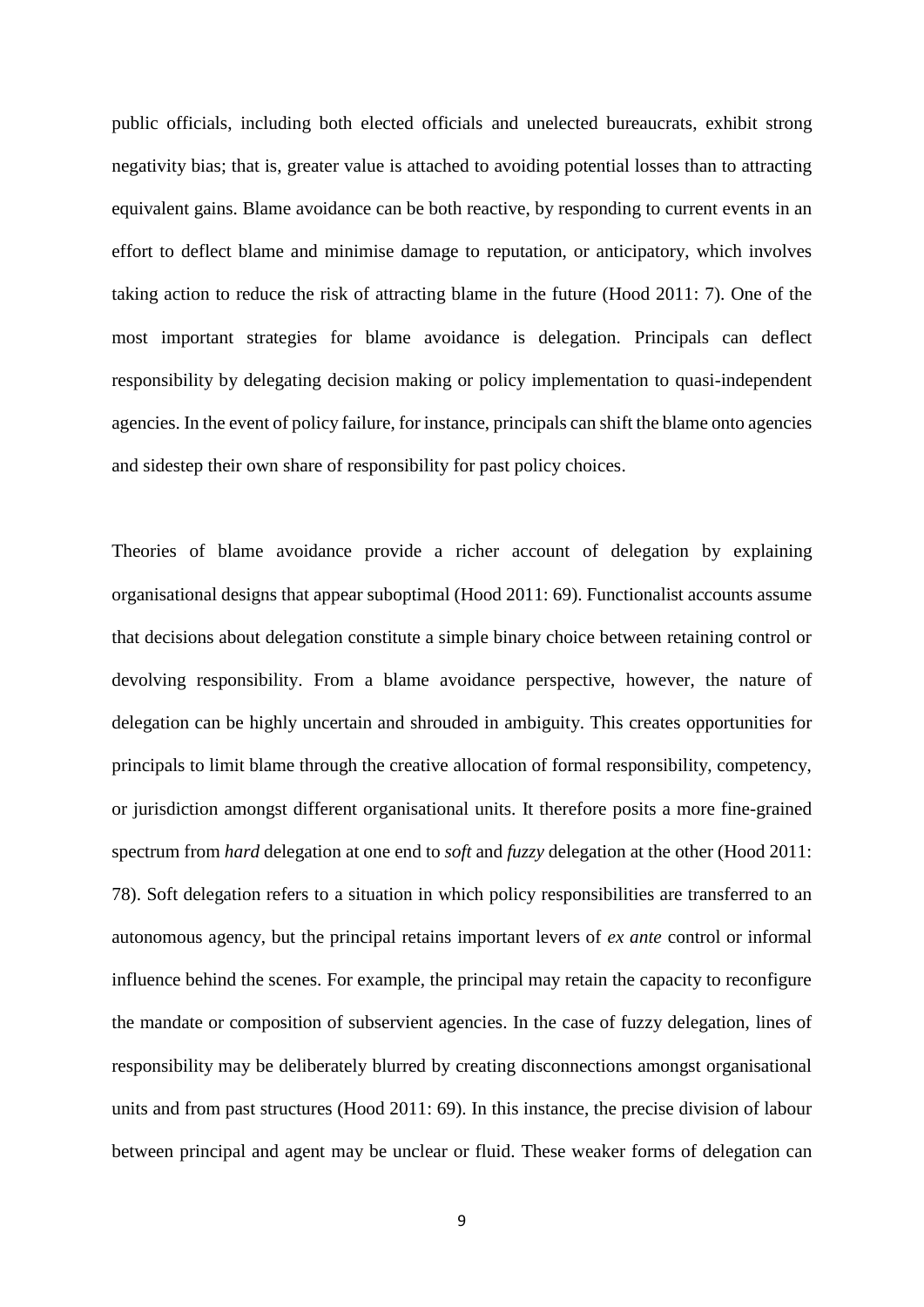serve as an important strategy of blame shifting, enabling principals to simultaneously deflect responsibility for policy failures while claiming credit for policy successes.

Theories of blame avoidance are also better placed to explain the contestability and changeability of delegation in several respects. First, delegation serves a wider symbolic purpose for principals that can generate conflict over institutional design. For instance, if particular agencies are closely associated with a political party in government, then opposition parties can assign blame for policy failure on both the agencies concerned and – by implication – the political principals that created them. In this sense, delegation not only provides the opportunity to deflect blame, but also to attribute blame to political opponents (see Sobol 2016). Furthermore, delegation provides an opportunity for principals to recast policy failure as institutional failure. In doing so, public officials can present themselves in a positive light by undertaking institutional reform, either by abolishing existing agencies or creating new ones, to demonstrate that they are in control of events (Carpenter 2001). In this way, *agency reconfiguration* not only serves as an instrument of blame avoidance, but can actually be reputation enhancing as it allows principals to take the credit for seizing the initiative.

Second, existing theories of blame avoidance say little about how agents respond to attempts to shift blame onto them. Yet the literature on bureaucratic reputation tells us that agencies are just as concerned with avoiding blame as principals (Carpenter and Krause 2012; Maor 2014; Gilad 2015). This is because reputation constitutes a valuable political resource which underpins an agency's autonomy. Avoiding blame and building a positive reputation enables bureaucracies to generate public support, gain greater responsibilities and powers, and protects them from political interference (Carpenter 2002: 491). This generates expectations about how agents respond to the delegation of new powers. Bureaucrats will push for full autonomy and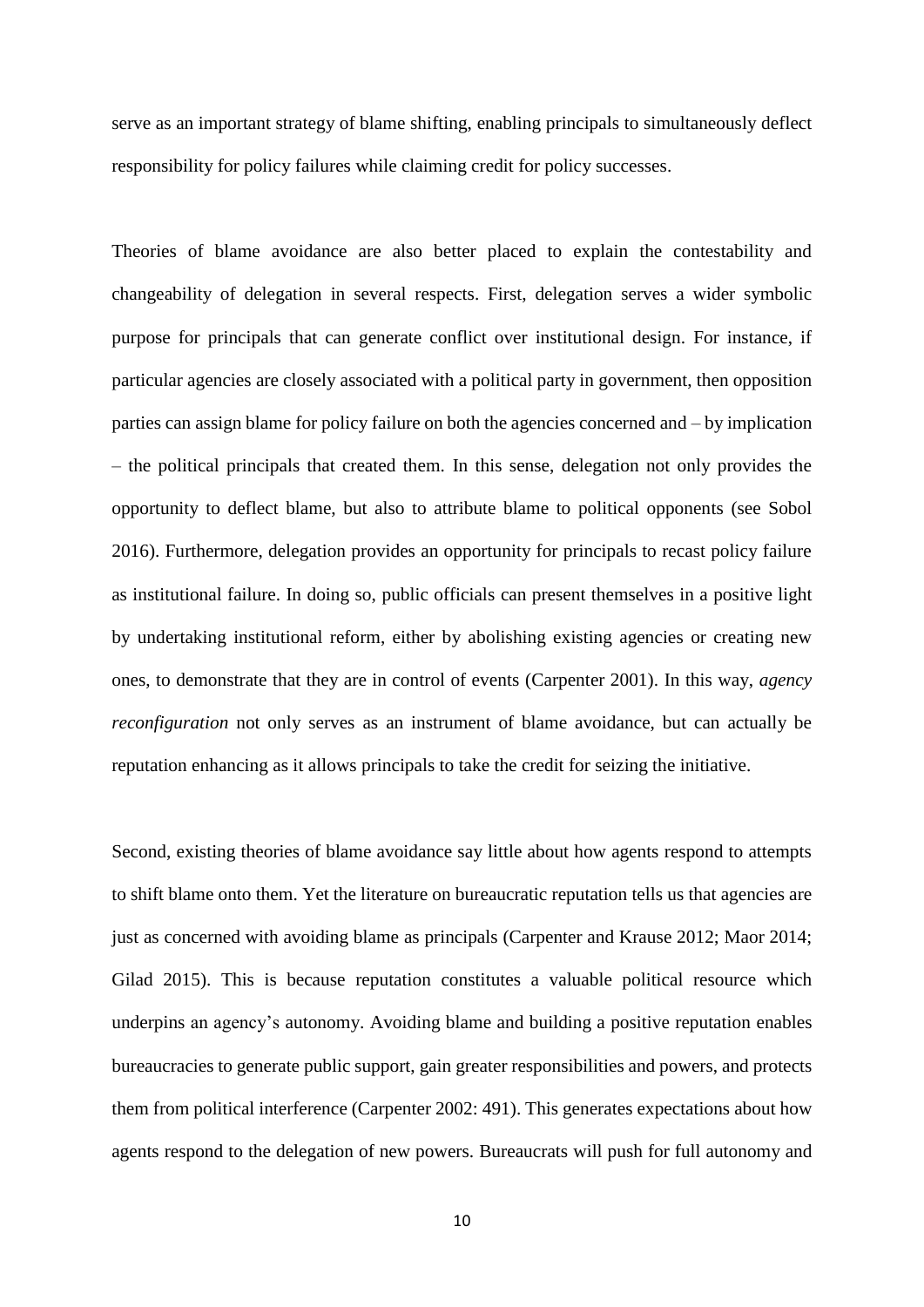hard delegation over powers that are potentially reputation enhancing, such as those that bestow high status, prestige or influence (Dunleavy 1991; Marsh *et al.* 2000; Gains and John 2010). Conversely, bureaucrats will try to limit their involvement in responsibilities which are likely to attract blame and thus potentially reputationally damaging, often by 'hiving off' these tasks to external organisations (Maor 2010, 2014). From a blame avoidance perspective, attempts by agents to reshape the scope and terms of delegation to limit blame and protect their reputation constitutes a special form of agency shirking: we label this *agency subversion*.

Finally, the theory also points to the limits of using delegation as a strategy of blame avoidance. Delegation is more likely to shield organisations from blame for policy failures where these are relatively self-contained and/or time limited (Hood 2012: 74-6). But if policy failures are likely to generate wider economic contagion, heightened political salience or prolonged negative publicity, organisations may be vulnerable to blame 'feedback'. In this situation, principals and/or agents may simply be unable to avoid becoming the target of mounting public anger for policy failure, regardless of formal lines of responsibility. In a context in which blame is likely to be attributed collectively, organisations have little incentive to try to avoid blame. Instead, the more prudent long-term strategy for managing reputational risk will be to maximise direct control and autonomy over key policy decisions.

Blame avoidance provides a theoretical basis for inferring the preferences and strategies of governments and regulators (our independent variables). These are used to explain the institutional design of central bank reform in the UK (the dependent variable). Process tracing is used to map and explain the sequence of events and key decisions leading to institutional change. An overview of the preferences of the two main political parties and the Bank of England is provided in Table 1.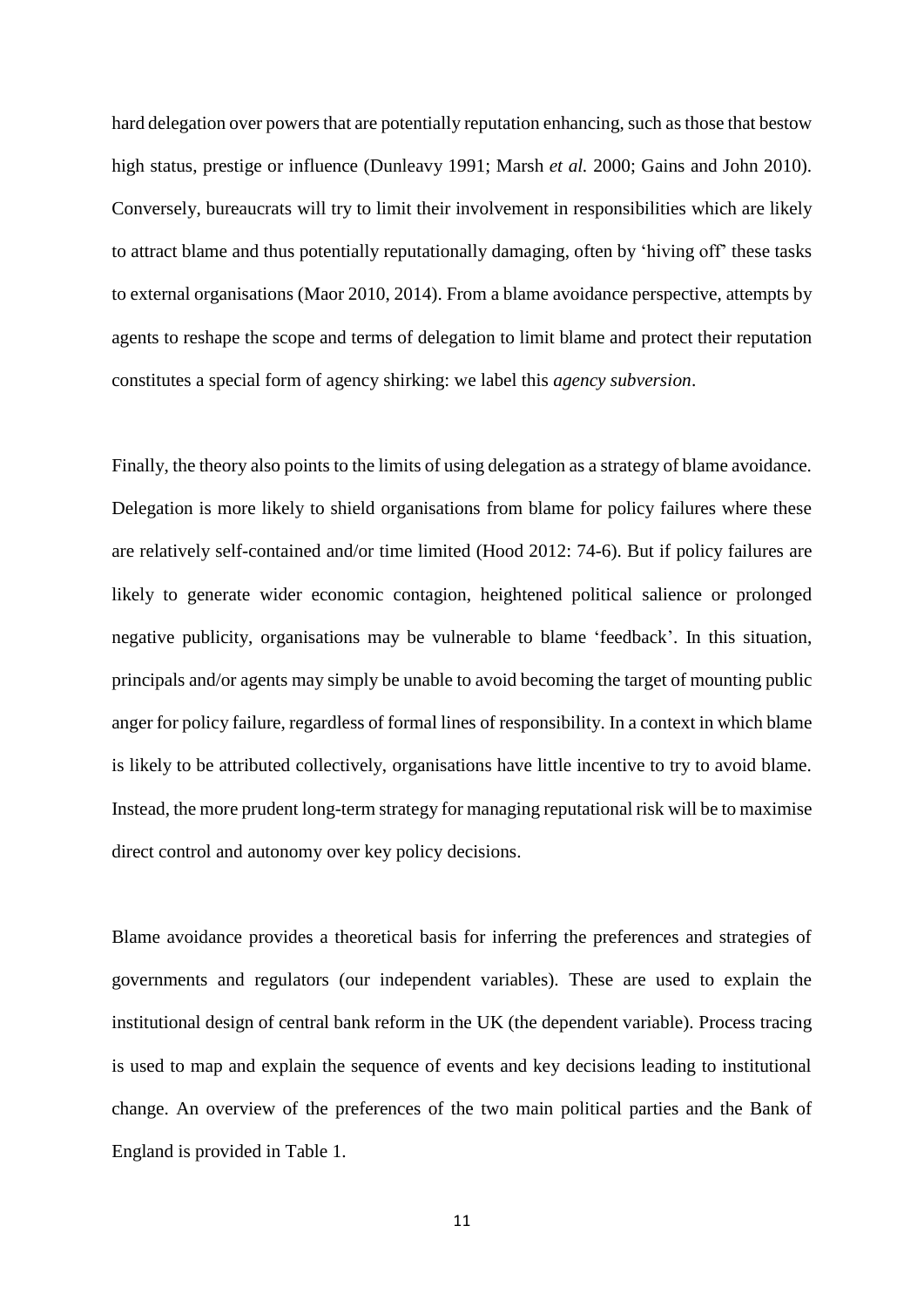Table 1. Overview of organisational preferences, and the final outcome, on post-crisis reform

|                                                    | Labour party<br>position                                         | Conservative<br>party position                              | Bank of<br>England<br>position                            | Outcome                                                   |
|----------------------------------------------------|------------------------------------------------------------------|-------------------------------------------------------------|-----------------------------------------------------------|-----------------------------------------------------------|
| Location of<br>macroprudential<br>powers           | <b>Financial Services</b><br>Authority                           | Bank of England                                             | Bank of England                                           | Bank of England                                           |
| Structures for<br>macroprudential<br>policy making | Council for<br><b>Financial Stability</b><br>(Chair: Chancellor) | <b>Financial Policy</b><br>Committee (Chair:<br>Chancellor) | <b>Financial Policy</b><br>Committee (Chair:<br>Governor) | <b>Financial Policy</b><br>Committee<br>(Chair: Governor) |
| Location of<br>microprudential<br>supervision      | <b>Financial Services</b><br>Authority                           | Bank (core division)                                        | Separate or<br>subordinate agency                         | Bank (PRA<br>subsidiary)                                  |

The following section examines the preferences of the main political parties in the run up to the 2010 general election to understand their motives for central bank reform. We then turn our attention to explaining the precise terms of delegation as negotiated by the new Coalition Government (the principal) and the Bank of England (the agent). The final section concludes.

# **Blame avoidance and agency reconfiguration**

The UK's preferences on banking regulation underwent a dramatic shift during 2007-2010, rooted in the government's experience of the financial crisis. Historically the UK had been a cheerleader for 'light touch' financial regulation (Quaglia 2008; Mügge 2011). But the fiscal burden of bailing out two of the UK's largest banks sent shockwaves through the political establishment. There was broad cross-party consensus that the existing banking regulatory system was fundamentally broken. In the blame game that followed, much of the immediate anger for the failures of supervision were directed at the Financial Services Authority (FSA)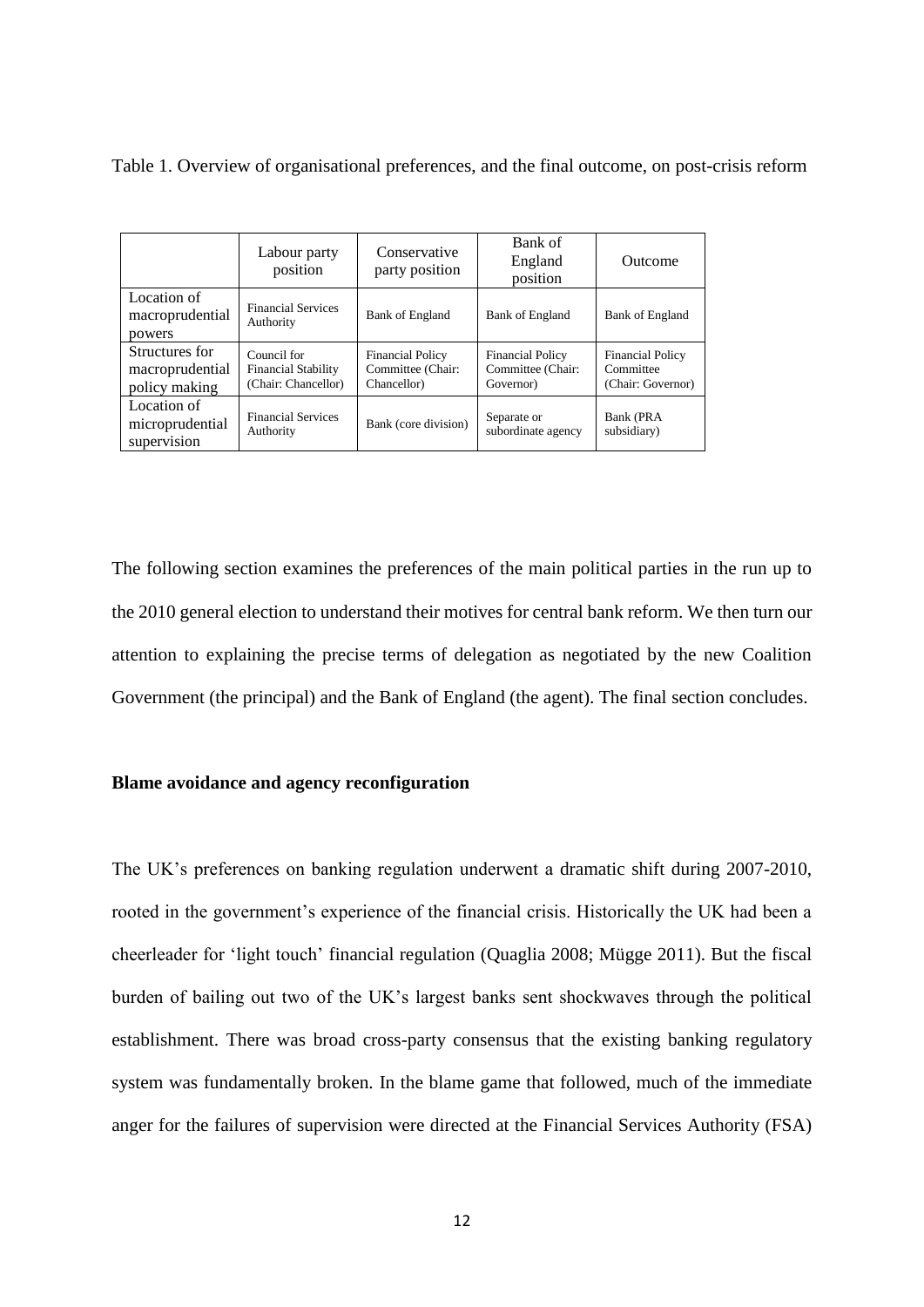(Treasury Committee 2009). But the Bank of England also became the target of mounting criticism for its failure to take wider responsibility for the health of the banking system:

'There was a lot of criticism about the Bank of England's withdrawal from its leadership role in the City…Mervyn was very hostile to that. He was determined that the new Bank [after 1997] should not be seen to have a special interest in the health of the banks...There were definitely worries in the Treasury that the tripartite system wasn't working as smoothly as it should…because of attitude of the Governor.'<sup>2</sup>

Officials and industry leaders acknowledged the central bank's share of the responsibility, arguing that it had 'fumbled' the management of the bank failures because it 'couldn't decide what to do'.<sup>3</sup> But there was also puzzlement that, with hindsight, it had avoided much of the blame:

'Politically, this had been a disaster…The Treasury wanted the Bank to play a more forward role in managing the [Northern Rock] situation, but the Bank refused to do that…[They] thought that we were endangering UK financial markets and that we were not doing our job. But Mervyn was determined and we sort of limped through…It's a bit of a miracle the Bank kept its credibility, but it did…It was the politicians who took the blame, and central banks emerged largely untouched.'<sup>4</sup>

To explain how the Bank emerged with its reputation largely intact, it is necessary to analyse how political principals responded to the banking crisis by deflecting blame down to regulatory agencies.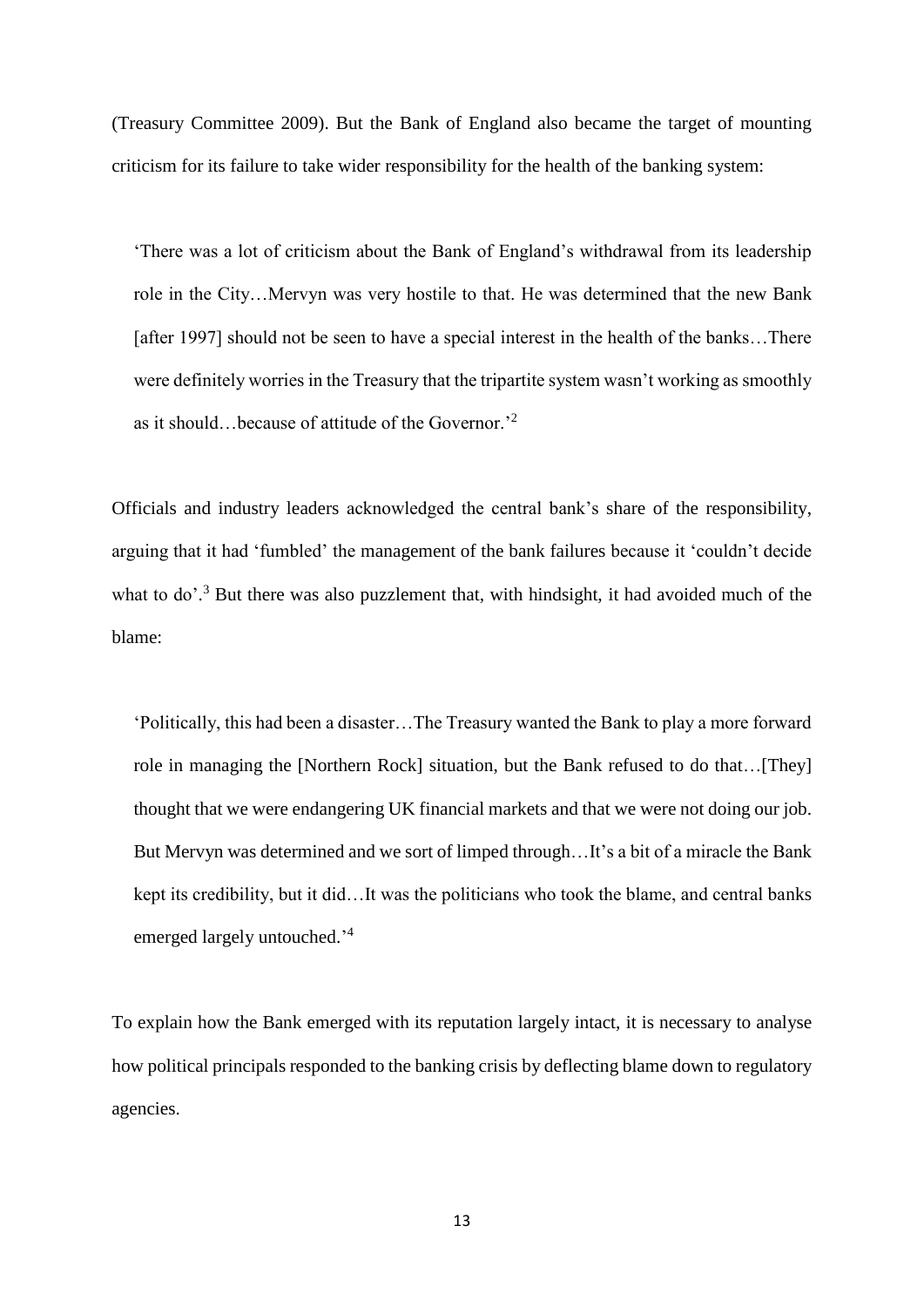The incumbent Labour government's instinctive response was to defend the tripartite system it had created in 1997. It sought to deflect blame away from the FSA and kill off any attempt to have its powers reduced or for it to be scrapped altogether. The Chancellor, Alistair Darling, asked the new Chair of the FSA, Lord Turner, to undertake a review of the UK's regulatory framework (Turner 2009). The review recommended that financial regulators be granted enhanced macroprudential powers which should be managed collaboratively by both the Bank and the FSA. In response, the Labour government proposed that the existing tripartite system should be strengthened with the creation of a new Council for Financial Stability, chaired by the Chancellor. This would constitute a powerful ex ante control mechanism through which the government would steer macroprudential policy making. Moreover, it rushed through legislation giving the FSA an explicit financial stability objective and a range of new macroprudential regulatory powers (HM Government 2010b).

By contrast, the Conservative opposition called for the abolition of the FSA and for the bulk of its regulatory and supervisory powers to be transferred to the Bank of England. They blamed the FSA for the regulatory mistakes which contributed to the crisis, arguing that empowering the Bank would lead to more efficient decision-making as it would be less prone to industry capture (Conservative Party 2009: 19-20). But from the perspective of senior officials, this was viewed as an attempt to recast the banking crisis as institutional failure to deflect criticism of their own pre-crisis role:

'The Tories couldn't credibly say we had been too light-touch on regulation, because they had argued that we over-regulated the City. So they quite quickly and intelligently launched on the idea that we had gotten the structure of regulation wrong…As a government we resisted the debate over regulatory structure as long as possible.<sup>5</sup>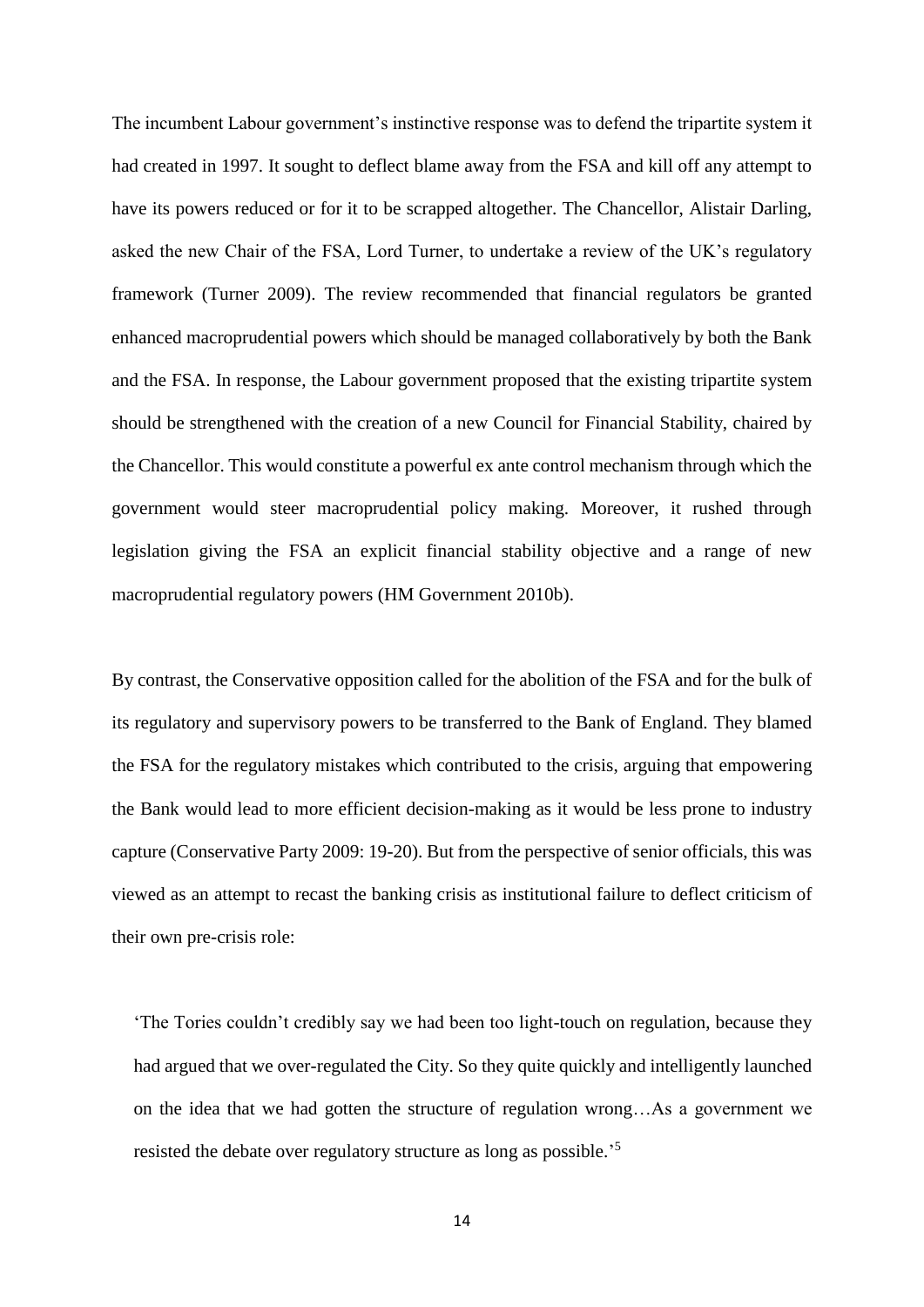The Conservatives' position was described as 'intellectually lazy' as it was not based on serious 'academic analysis'; instead, it was interpreted as 'motivated by the politics of blame', enabling them to apportion culpability for the crisis on the incumbent Labour government:<sup>6</sup>

'The Tory party wanted to pin this on Gordon Brown…If you're George Osborne you need to have a snappy answer to why won't it happen again, and who is to blame…It was a political attack.'<sup>7</sup>

In accordance with the theory, agency reconfiguration was used as a strategy of blame avoidance at the height of the banking crisis. Key elected officials sought to recast the crisis as an institutional failure in order to deflect responsibility for their own pre-crisis policy choices. Moreover, the two main parties sought to deflect blame onto their political opponents. This led them to hold diametrically opposed views about which institutions were at fault, and thus to put forward competing proposals for reform.

The Bank of England's ability to avoid blame rested in large part on the outcome of a wider political contest for power. Nonetheless, in the run up to the 2010 General Election, it was proactive in seeking to deflect blame for the crisis and to defend its own reputation. Its initial response to the possibility of institutional reform highlighted its deep-rooted risk aversion. During 2007 and early 2008, the Bank's overriding priority was to protect its narrow monetary policy mandate and credibility on price stability. The Governor in particular was 'nervous' about plans to expand its prudential regulatory role:<sup>8</sup>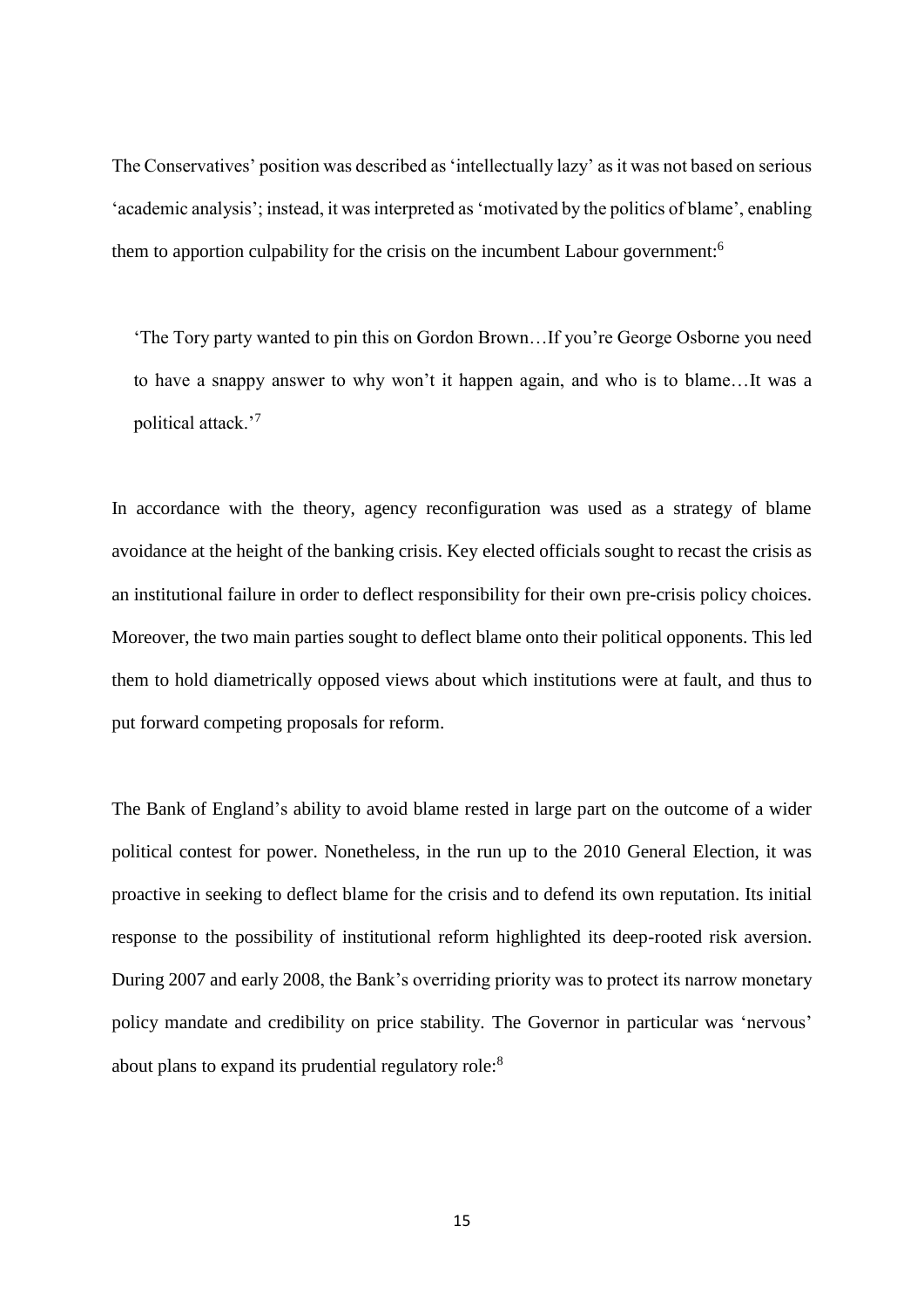'Mervyn was less keen, because he saw the danger of this getting us back into being infected by the shenanigans in the financial sector, and he wanted us to be a monetary policy body above all else…There was a group of people within the Bank, including several of the external MPC members, that thought it was a government function not a Bank function.<sup>'9</sup>

Yet from late 2008 onwards, the Bank underwent a sudden change of heart. We argue that the politics of blame avoidance are key to understanding this preference shift. As the banking crisis worsened, the Bank came to recognise the limits of delegation as a strategy for avoiding future reputational damage. In particular, the Governor was persuaded that the central bank could no longer be shielded from criticism of the banking system:

'Ultimately, if we are on the hook then we take some of the reputational hit from things going sour. Then the worst position to be in is responsibility without power…This was not about we must have power, we must have responsibility. In some ways, we came at it from the opposite angle. The conclusion was that we need some protection.'<sup>10</sup>

'Around the time of Northern Rock, [King] suddenly realised that his face was on quite a lot of this stuff anyway. He'd made a big misjudgement…What you then try to do is to make sure that you are in control of a number of levers but also try and de-risk the job.'<sup>11</sup>

An added incentive was provided by inter-agency rivalry. The Labour government's decision to legislate to grant the FSA new macroprudential responsibilities was viewed as a direct threat to the status of the Bank. <sup>12</sup> In response, senior Bank officials began to lobby against the government's plans: '[King] didn't want anyone else doing macroprudential. The Bank was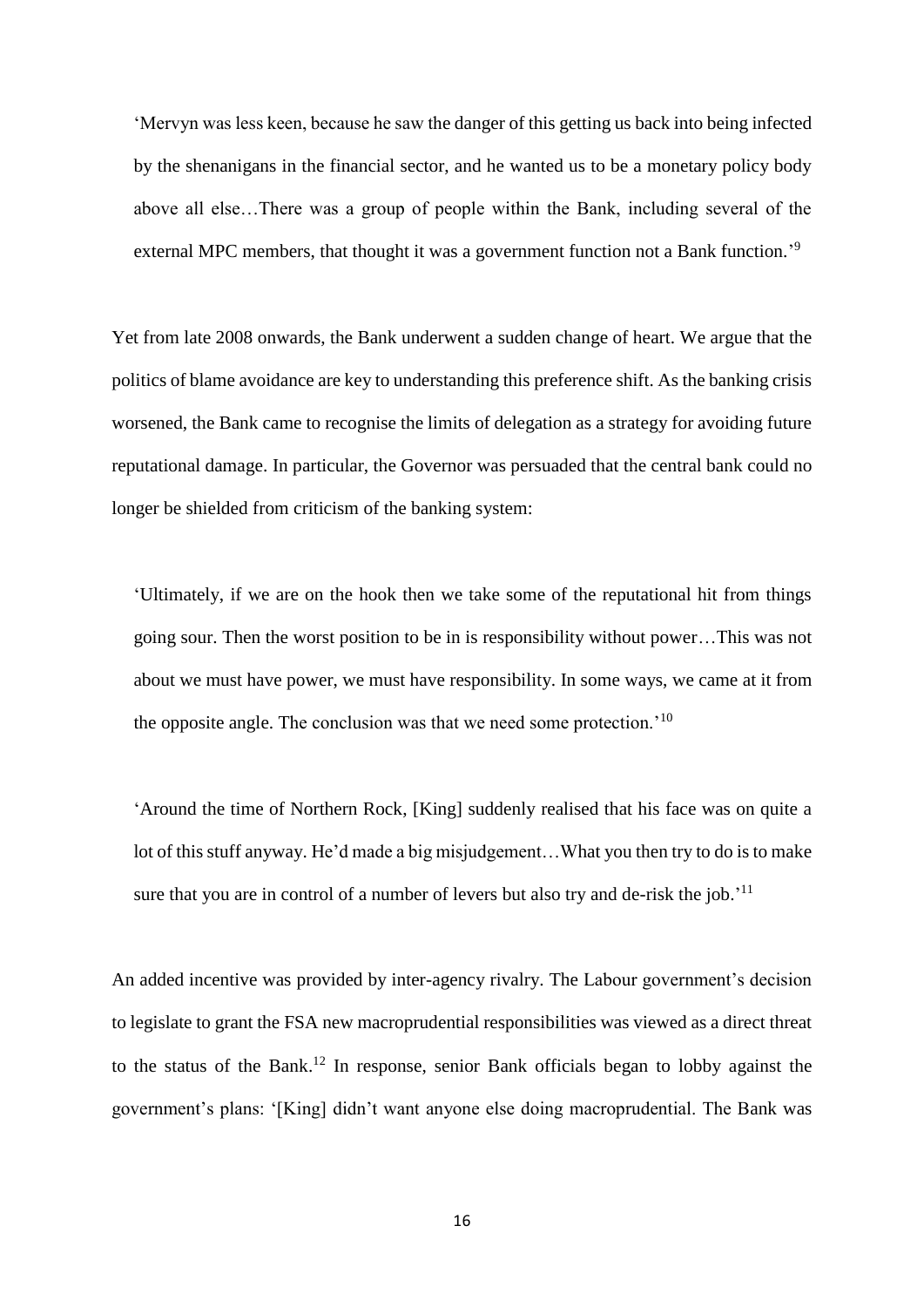pushing for that.'<sup>13</sup> To defend its reputation, it also engaged in blame avoidance by deflecting responsibility for the banking crisis:

'It's not as if we had been completely blind sided by the crisis in not having seen the buildup of risks. We set them out as candidly and clearly as anyone before the crisis in the financial stability reports…People had taken not a blind bit of notice. So words by themselves clearly hadn't done the trick, but words was all we had. All the regulatory tools were in the hands of the FSA…So nothing was done.'<sup>14</sup>

'[King] could see which way the election was going and tugged that way…There was a lot of self-justification going on. He gave a lot of speeches aimed at trying to guard his place in history by shifting blame onto politicians and others who wouldn't let him do what he wanted to do.'<sup>15</sup>

The Bank arguably 'went further than it should' in trying to shape the pre-election political agenda.<sup>16</sup> For example, the Governor openly criticised Labour's proposals in the 2009 Mansion House speech, complaining that it would be unable to discharge its statutory responsibility for maintaining financial stability if all it could do was 'issue sermons and organise burials' (King 2009: 9). Furthermore, following the Conservatives' strong performance in the 2009 European Parliament elections, senior Bank officials held several meetings with the Shadow Treasury team to discuss how the central bank's role could be overhauled following the election.<sup>17</sup> These talks fed into the publication of the Conservatives' own proposals, based on the recommendations of a report published by Sir James Sassoon, which pledged to abolish the FSA and transfer most of its responsibilities to the Bank of England (Conservative Party 2009: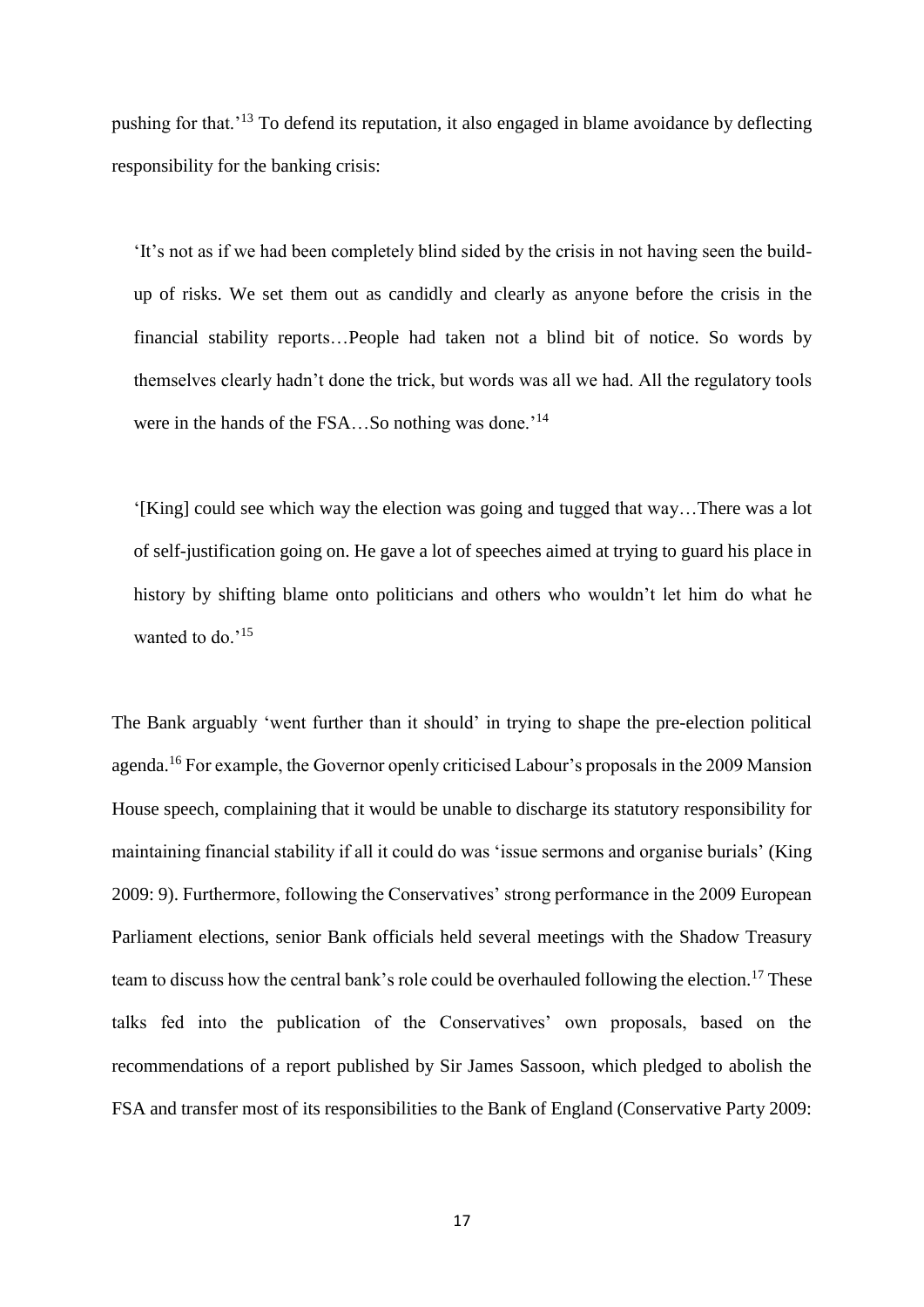14-16). As a senior official confirmed, the Conservative's 'comprehensive plan' for reform could not have been developed 'without Bank of England involvement prior to the election.<sup>18</sup>

The Bank's actions suggest that concerns about blame avoidance were paramount in shaping its position on agency reconfiguration. In particular, the Bank was determined to defend its reputation during the crisis by deflecting the blame onto others. But it also highlights the limits of using delegation as a strategy of blame avoidance. Given the risk that blame for future banking crises would be attributed to the central bank anyway, the Bank calculated that the best strategy to protect its reputation was to claim the new macroprudential powers for itself. Ultimately, these longer-term reputational concerns were sufficient to overcome its instinctive risk aversion to taking on an expanded policy mandate.

#### **Blame avoidance and agency subversion**

The UK general election which took place in May 2010 heralded a change of government, leading to the formation of a new Conservative-Liberal Democrat Coalition. The outcome did not initially augur well for the prospect of reform because the two parties had heterogeneous preferences on the structure of delegation. While the Conservatives had pledged to scrap the FSA and transfer its powers to the Bank, the Liberal Democrats had broadly supported the Labour government's efforts to strengthen the existing tripartite system.

A political deal was possible, however, because the junior coalition party's main priority was securing a wider commitment to structural reform of the banking system; that is, the structural separation of retail and investment banking (Liberal Democrats 2010: 16-17). The Coalition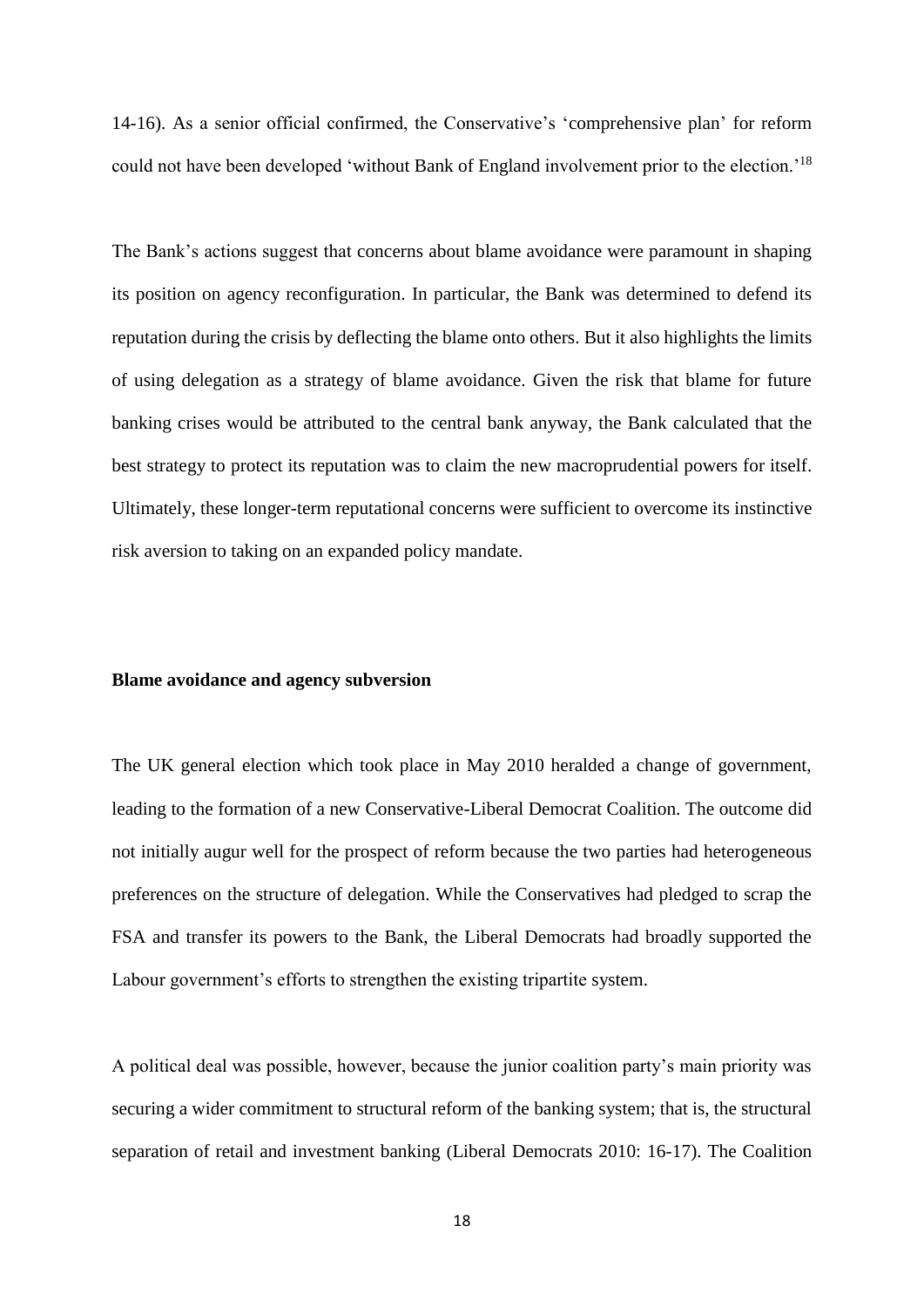Agreement linked the issue of central bank reform and structural reform by making two commitments: first, reform of the tripartite supervisory system by abolishing the FSA and transferring most of its responsibilities to the Bank of England; and second, the establishment of an independent commission to investigate the viability of structural reform (HM Government 2010b: 9). This act of political expediency paved the way for the delegation of significant new powers to the central bank, the precise institutional design of which was negotiated by HM Treasury (as the principal) and the Bank of England (as agent) during 2010- 2011.<sup>19</sup> The following section details the preferences of the two actors, and explains the outcome of the negotiations with respect to both macroprudential regulation and microprudential supervision.<sup>20</sup>

### **1. Macroprudential regulation – hard delegation**

As the negotiations progressed, important differences emerged between the Treasury and Bank over the terms of delegation of new prudential powers. Although the central bank remained fully committed to the concept of macroprudential regulation, it harboured concerns about precisely what form this would take. Above all, it feared that the new powers could compromise its monetary policy credibility and operational independence if the government sought to retain the ability to steer macroprudential policy, which it might conceivably try to manipulate for electoral reasons. The Bank's fears were confirmed when the government proposed the creation of a new Financial Policy Committee (FPC) to be chaired by the Chancellor. This was designed to rein in the power of the Governor, while ensuring that the Chancellor would have the final word on prudential matters: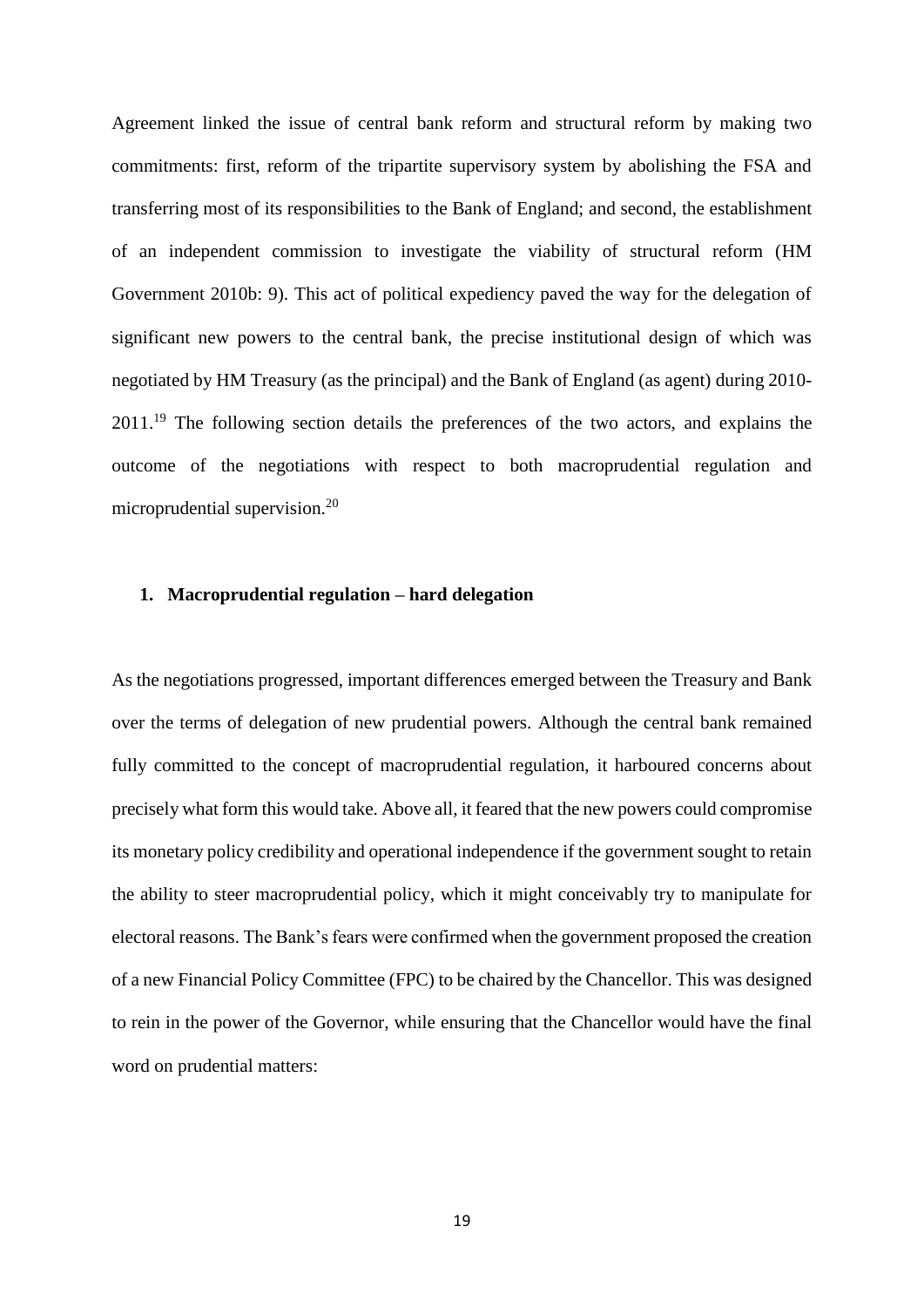'If it were left to the Treasury, we would have left the process as it was and created a Council of Financial Stability with the Chancellor chairing it for greater accountability. Because it is always public money on the line.<sup>'21</sup>

The Bank leadership viewed this as a direct reputational risk. In blame avoidance terms, the government's proposal amounted to a form of 'soft' delegation which would create a powerful ex ante control mechanism over the central bank. In practice, this would allow the government to shift responsibility – and thus blame – for macroprudential regulation onto the Bank, whilst retaining the power to determine the policy objectives. Recognising that the Bank could no longer insulate itself from blame for future banking crises, it was determined to maximise its control over macroprudential policy making. It therefore proposed the 'hard' delegation of macroprudential powers based on ex post accountability; this meant that the new FPC should be modelled explicitly on the Monetary Policy Committee (MPC), with the Bank Governor as Chair.

To make its case, the Bank appealed to functionalist arguments about credibility. It suggested that only central banks had the necessary expertise to use macroprudential policy tools responsibly, and warned against the tendency of elected politicians and other 'non-experts' to interfere (Treasury Committee 2011: 126). From the government's perspective, the Bank's most important source of power was its ability to signal that its political independence had been compromised:

'If Mervyn suddenly started saying this is no longer an independent central bank, the Treasury are now telling me what to do, then that would have been very bad for the markets.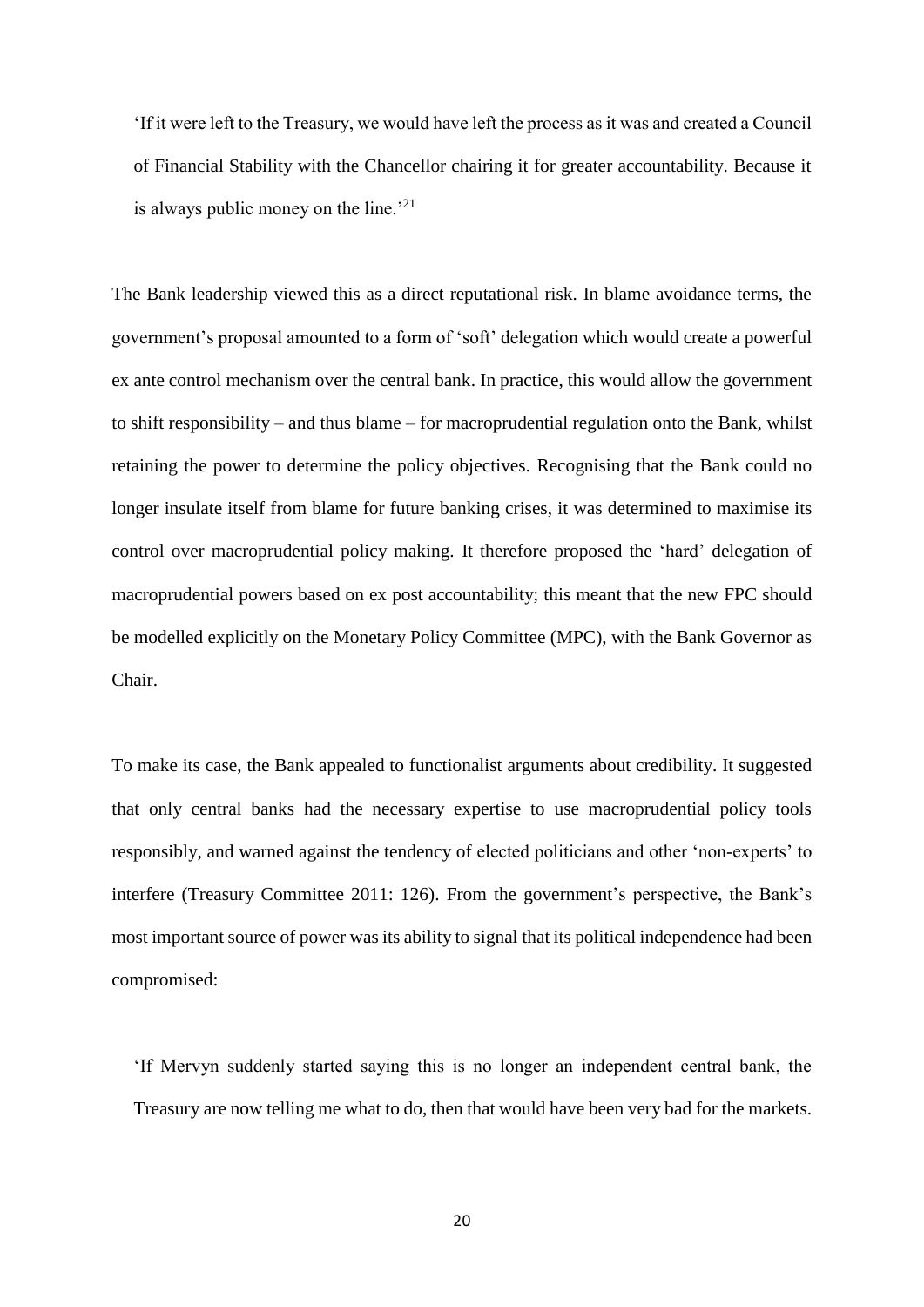So the Bank had an ace to play, and everyone knew that. There was a limit to how much we could push him.'<sup>22</sup>

Ultimately, the new and relatively inexperienced Chancellor did not have the stomach for a public battle with the long-serving Governor:

'Overall, the Bank got the framework it wanted more often than not. There was a strange relationship between Osborne and King. Osborne did not want to risk an argument with the Bank of England. So whenever the Bank really wanted something in the negotiation, it would escalate it to Governor – Chancellor level and get its way.<sup>23</sup>

The Bank was able to shift the terms of delegation decisively in its favour. The final design of the FPC therefore emulates the MPC with minimal ex ante controls. Additional safeguards were also put in place to ensure that the demands of financial stability would not interfere with the operation of monetary policy. $24$ 

'We did have a model, it was called the MPC model, and it was trialled and tested and trusted…We provided advice on them, so it's no surprise that the FPC and the PRA board are very roughly modelled on the MPC…At root it's the same model: ex ante mandate, ex post accountability.<sup>'25</sup>

The institutional design established for macroprudential regulation owes a great deal to the politics of blame avoidance. The government was keen to limit delegation to the central bank by retaining important ex ante control mechanisms. In theory, this soft delegation would potentially allow it to shift blame to the Bank for policy failures, but to take credit for policy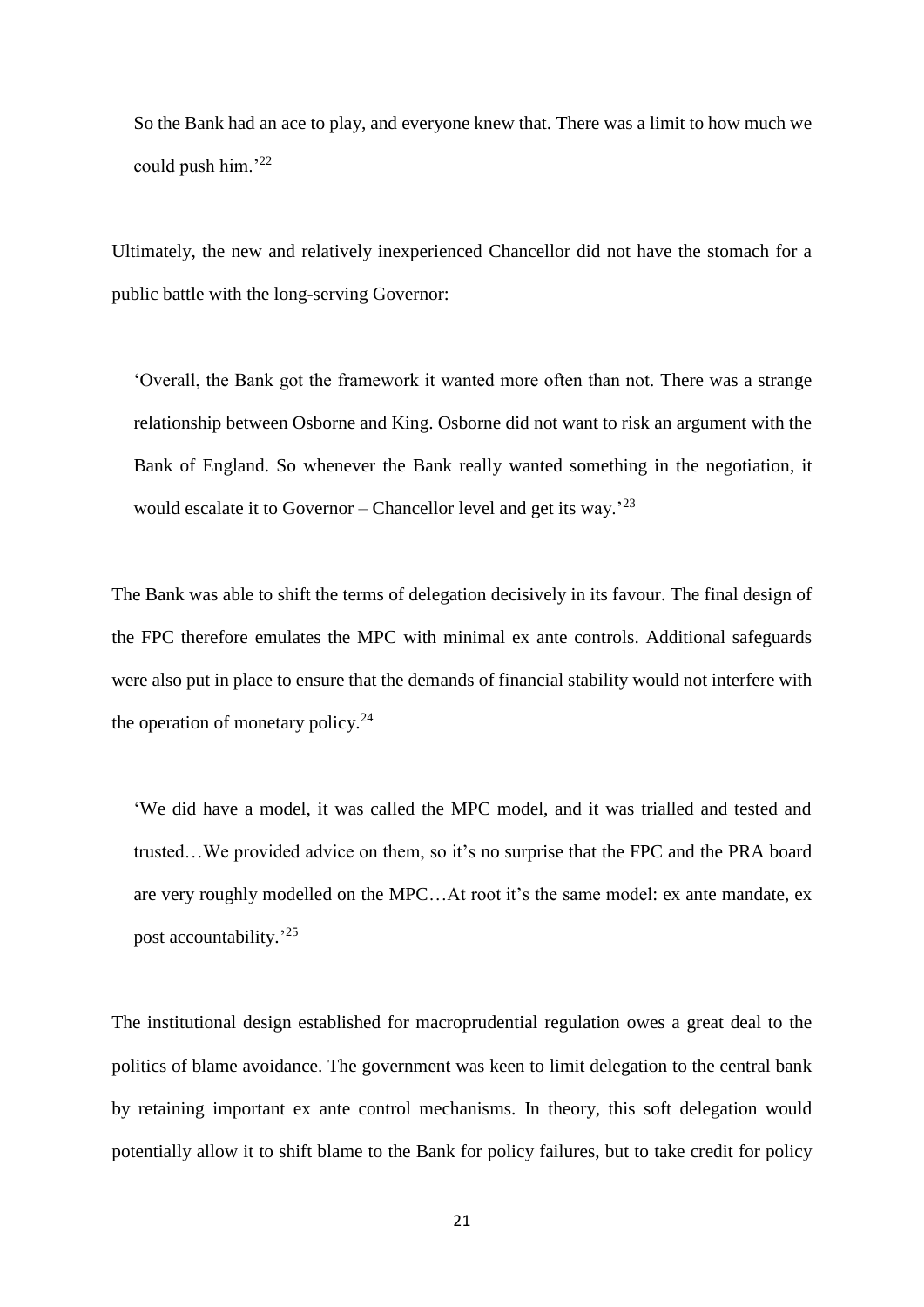successes. Recognising this, the central bank engaged in a strategy of agency subversion by using its full bureaucratic leverage to reshape the government's plans. This enabled it to secure a harder form of delegation which maximised its control over new policy tools and offered greater protection of its reputation.

# **2. Microprudential supervision – fuzzy delegation**

At the level of microprudential supervision, the Coalition upheld the main recommendations of the Sassoon Report. It was critical of the Bank's narrow mandate, arguing that control of interest rates should be closely coordinated with the supervision of individual bank balance sheets to strengthen regulators' capacity to respond flexibly to crises (Conservative Party 2009). Centralising monetary, macroprudential and microprudential functions would concentrate market and institutional insight into one authority and create a single point of accountability. The government therefore proposed that the FSA should be abolished and responsibility for supervising individual firms transferred to a new Financial Regulation Division in the Bank (Conservative Party 2009). As a result, microprudential supervision would become a core function of the central bank, fully integrated into its central governance structures and with direct responsibility transferred to the Governor. The FSA's remaining function, for conduct regulation, would be housed in a separate agency.

The Bank of England had serious reservations about the reputational risk involved in managing day-to-day supervision. First, it was concerned that conflicts of interest could damage the credibility of the Bank's monetary and macroprudential role. In particular, it feared coming under external pressure from government and industry to use its new discretionary powers on capital to help struggling institutions. Second, it recognised that firm-level supervision is highly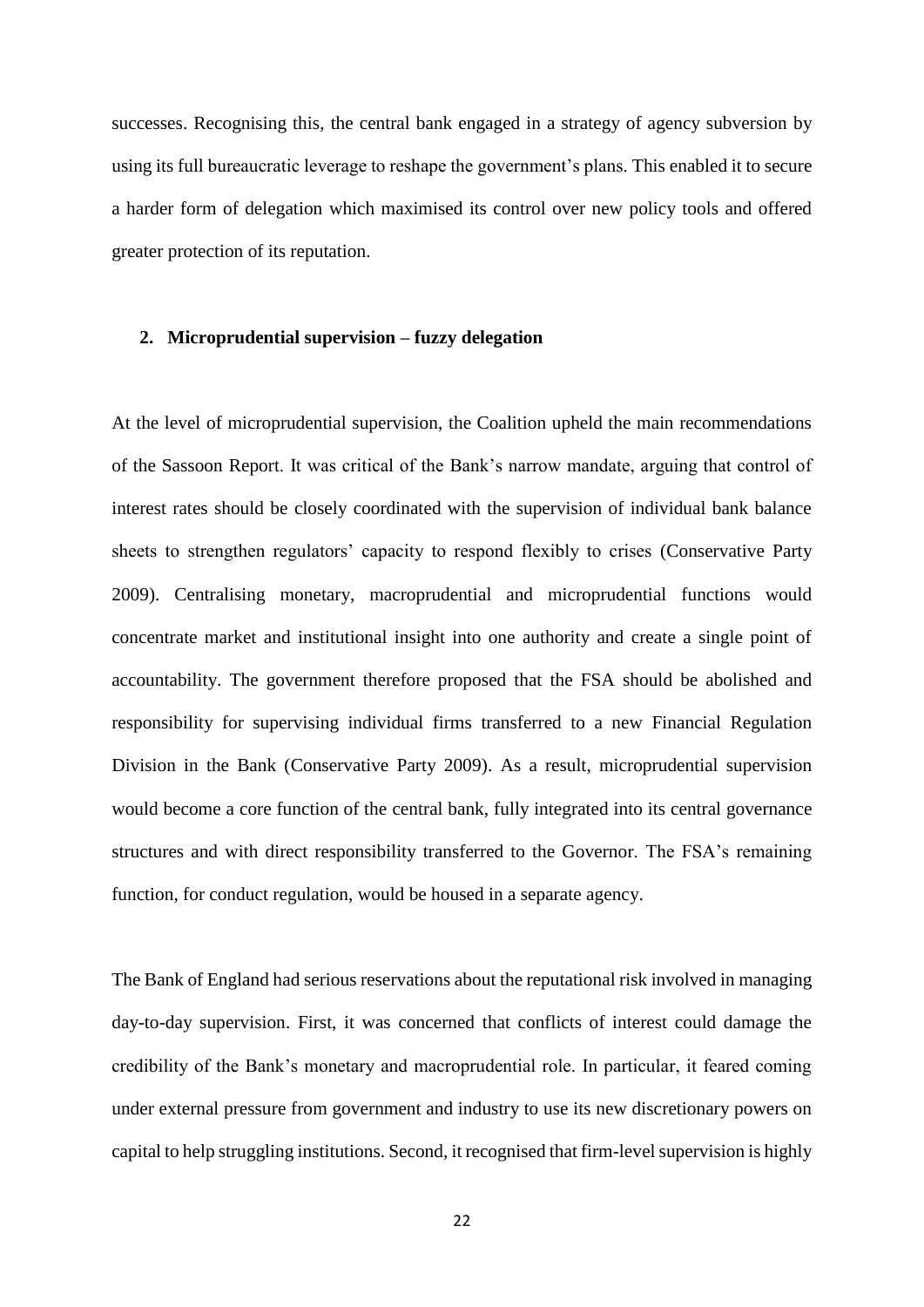imperfect and prone to mistakes. The Bank had been scarred by the collapse of Barings and BCCI in the early 1990s, and was acutely aware that supervisors would ultimately be blamed for industry scandals, poor standards and bank failures. These concerns were articulated by both senior Bank and Treasury officials:

'There was considerable nervousness about assuming further regulatory responsibility. To argue that we were desperately keen to get back what we had lost in 1997/98 is just not true. You can either lose or draw, but you can never win – and we were acutely aware of that. That was the rationale for moving across prudential regulation [to the FSA] in the first place...[Supervision] could be anywhere. There's no intrinsic reason it has to be us.<sup>'26</sup>

'The Bank always felt that the monetary policy element should avoid reputational damage that comes with supervision. They were not happy about the micro-economic supervision they inherited…[King] developed very strong views on the micro-prudential side. He definitely wanted the power on intervention, but none of the responsibility for it. The Bank wanted to be able to direct supervisors, but not supervise...They didn't want anything to do with it. They don't understand it and pushed back very hard.<sup>27</sup>

The Bank was determined to insulate itself against future reputational damage. Its 'Plan A' was to take the lead for macroprudential policy, 'but not necessarily to take over the Prudential Regulatory Authority – i.e. the actual supervision of major financial institutions'.<sup>28</sup> However, it also recognised that the government had a powerful political mandate for reform and that the abolition of the FSA was a *fait accompli* (Conaghan 2012: 254). Rather than resist the changes, the Bank's leadership therefore pursued agency subversion aimed at remoulding the terms of delegation into something it could live with. Its Plan B was to keep microprudential issues as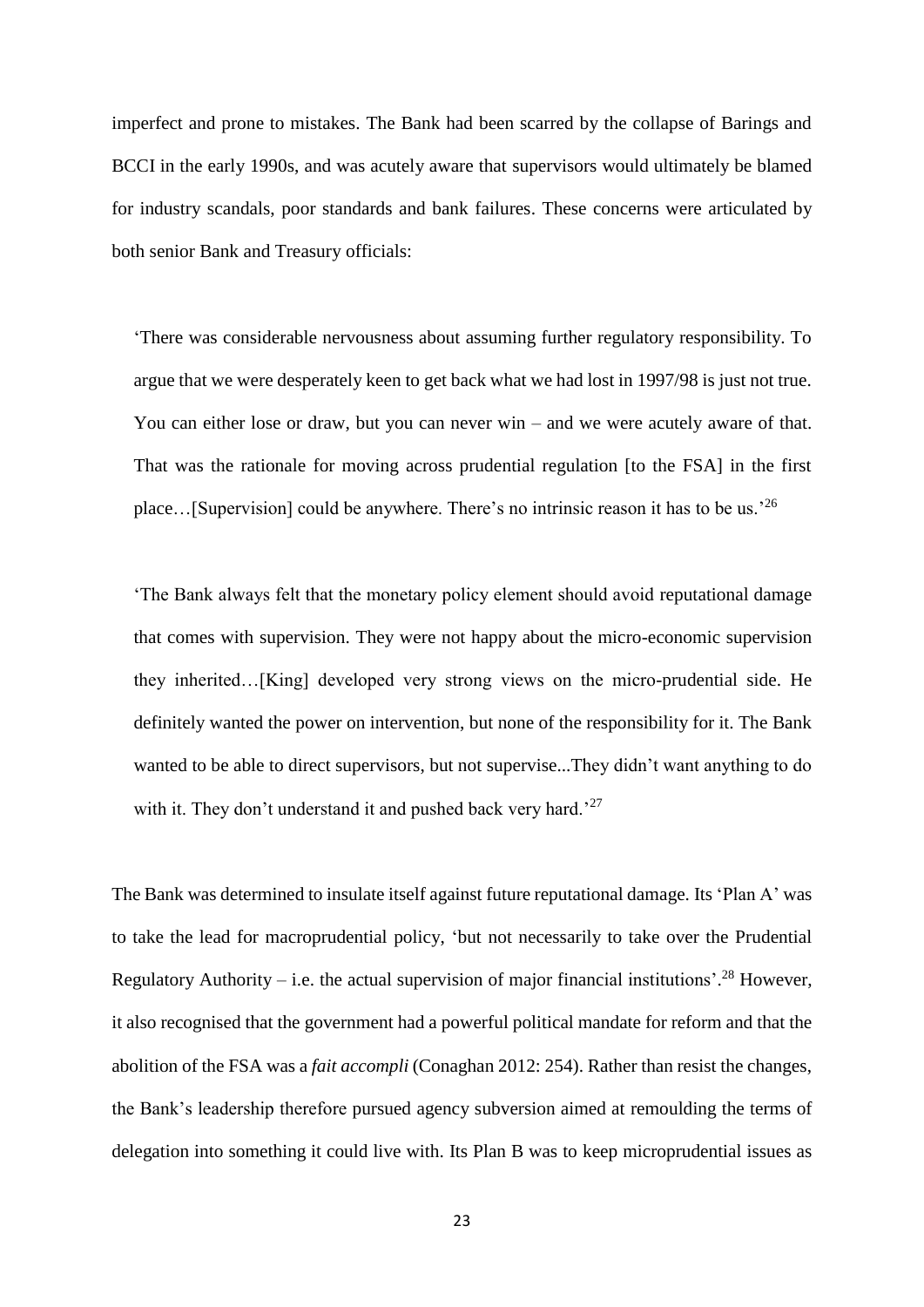far away from the core of the Bank as possible; ideally, the supervision of firms should be conducted by a separate entity, but one which the central bank would have the power to direct on the basis of its financial stability mandate.

The Bank proved highly effective at reshaping the Coalition's plans. As a Bank official argued, 'We were influential in that we got our analytical arguments straight early on and set them out very clearly. So in terms of the overall architecture of the Bill we had an important shaping role to play.'<sup>29</sup> This was confirmed by a Treasury official: 'The Bank was heavily involved in the details of the Financial Services Bill. Anything that it felt undermined its independence it lobbied very hard on.<sup>30</sup> The institutional design which emerged created two new bodies: the Prudential Regulation Authority (PRA), responsible for the prudential regulation and supervision of financial institutions; and the Financial Conduct Authority (FCA), which regulates financial products and consumer services. This structure differs from that originally envisaged in three key respects.

First, the Bank successfully resisted the government's plans to centralise supervision 'over concerns that it could not be independent if it became part of the core Bank'.<sup>31</sup> Instead, it was agreed that these functions would be housed in a separate subsidiary – the PRA – with its own legal personality and governance structure. This ensured that the new body would have full operational independence for day-to-day supervision and responsibility for firm-specific decisions (HM Treasury 2010: 29). From the Bank's perspective, this structure was essential in order to create a firewall around its core monetary and macroprudential activities.

Second, over time the division of labour between the PRA and FCA has been deliberately blurred. Contrary to the government's original intentions, firm-level supervision is effectively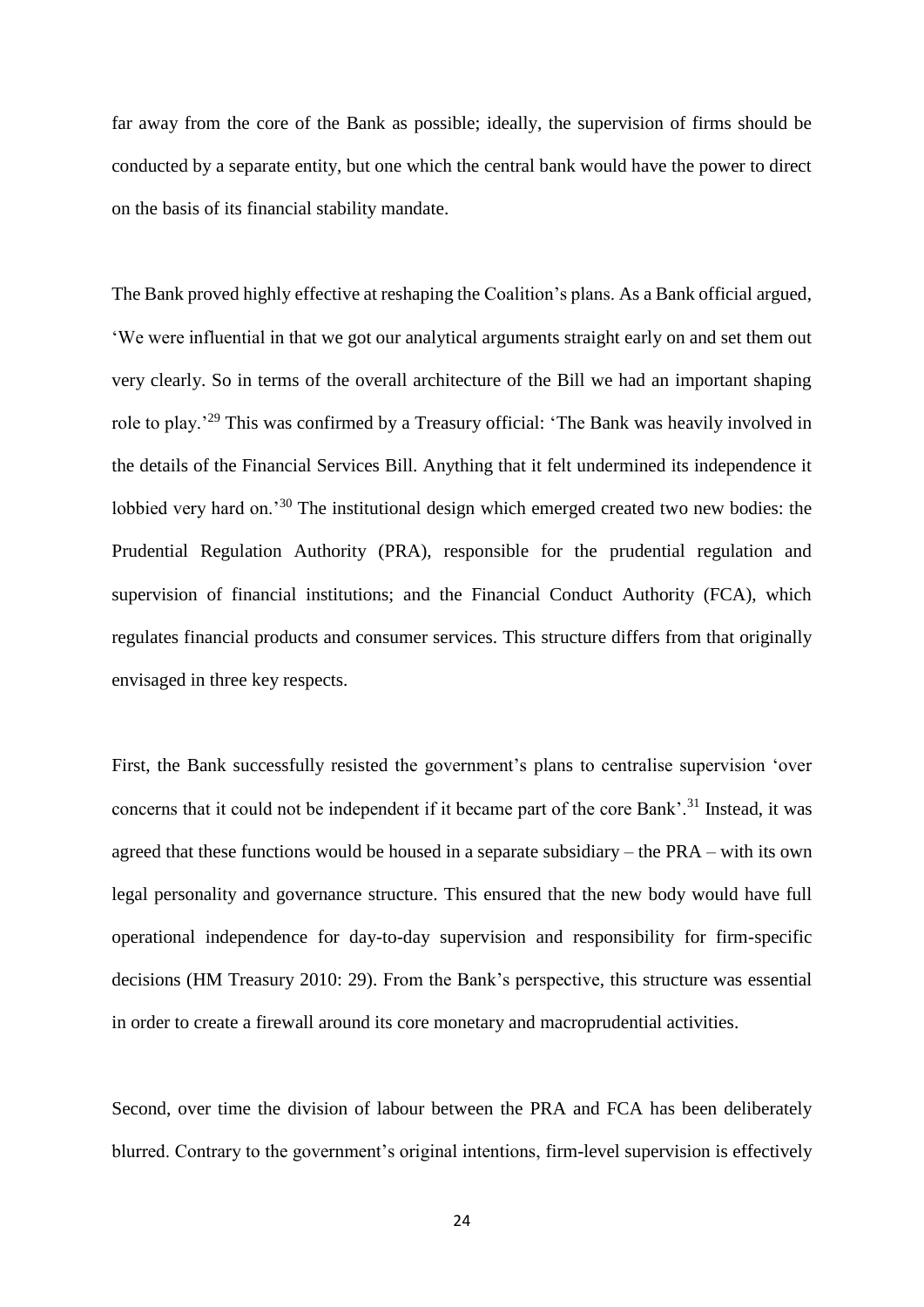split between the two agencies. Their formal role is deliberately ambiguous: while the PRA has prudential responsibility for 'all deposit takers, insurers and significant investment firms', the FCA provides prudential supervision for any institutions 'not regulated by the PRA' (Bank of England 2013: 1). In practice, this has enabled the central bank to limit its direct involvement in supervision by 'cherry picking' the largest banks to oversee, while making clear that it had 'absolutely no interest' in regulating any others.<sup>32</sup> As a result, the PRA directly supervises only those firms that pose a potential macroprudential risk, while supervision of the majority of firms is delegated to the FCA, making it the largest prudential supervisor in Europe (FCA 2016).

Finally, the Bank also sought to enshrine the subordinate status of the two supervisory agencies by designing important ex ante control mechanisms. Hence both the PRA and FCA are required to comply with the Bank's broad recommendations on financial stability or publish a justification of why they disagree (Bank of England 2013). King also requested a range of 'backstop veto powers' over the PRA and FCA to ensure that their decisions would not conflict with the Bank's new macroprudential objectives (Treasury Committee 2012: 29).

From the government's perspective, what emerged was far from ideal because it has created a more complicated structure, and marks less of a symbolic break with the past, than the Chancellor had intended:

'[King] was interested in having a split role, and you can see that in the design of the Bank post-reform. There are too many committees – an MPC, FPC and PRA – all of which he chairs. Where the hell did that come from?...We've still got three organisations and they all need to cooperate. But the presentation of being able to abolish a body is much more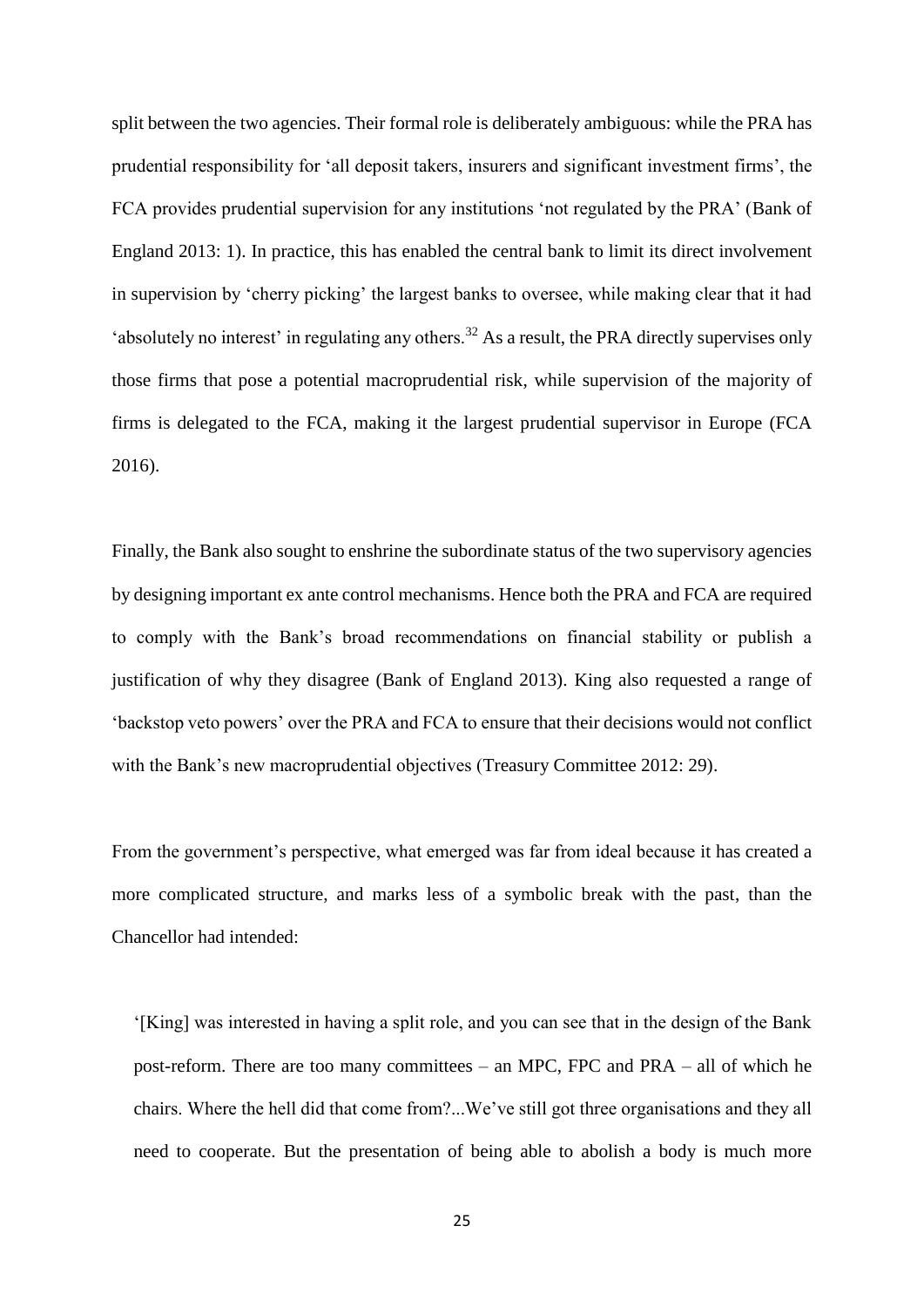powerful than just creating another coordinating committee…From Osborne's point of view, to say we are creating a new committee is much less clear cut than saying we are abolishing Brown's FSA and putting it back in the Bank…There is now the FCA, but which is in the old FSA building and is staffed with FSA employees. The people don't get abolished, and nor do the offices.'<sup>33</sup>

In important respects, the new structures contradicted the government's own logic for scrapping the FSA. For example, locating microprudential supervision in an operational subsidiary makes coordination with the Bank more difficult to achieve by generating new sources of conflict:

'You knew that the FSA was the single regulatory body…so there was clarity about it. What you have now is, with the FCA and PRA, two regulators that are working to a slightly different agenda that actually conflicts.<sup>34</sup>

In addition, the blurred division of labour between the PRA and FCA leaves sectors like insurance 'stuck slightly uneasily' between different institutions, while the FCA's supervisory role contradicts the original objective of separating supervision from conduct regulation.<sup>35</sup>

The Bank's actions with respect to microprudential issues reflect a concern, above all else, to protect itself from future reputational damage. In response to having supervisory powers foisted upon it, the central bank used 'fuzzy' delegation to blur responsibility by shifting day-to-day oversight of individual firms down to separate and subordinate agencies. This enabled the Bank to insulate its core monetary and macroprudential functions by potentially deflecting blame for future supervisory failures. Yet this has produced an institutional design that is suboptimal in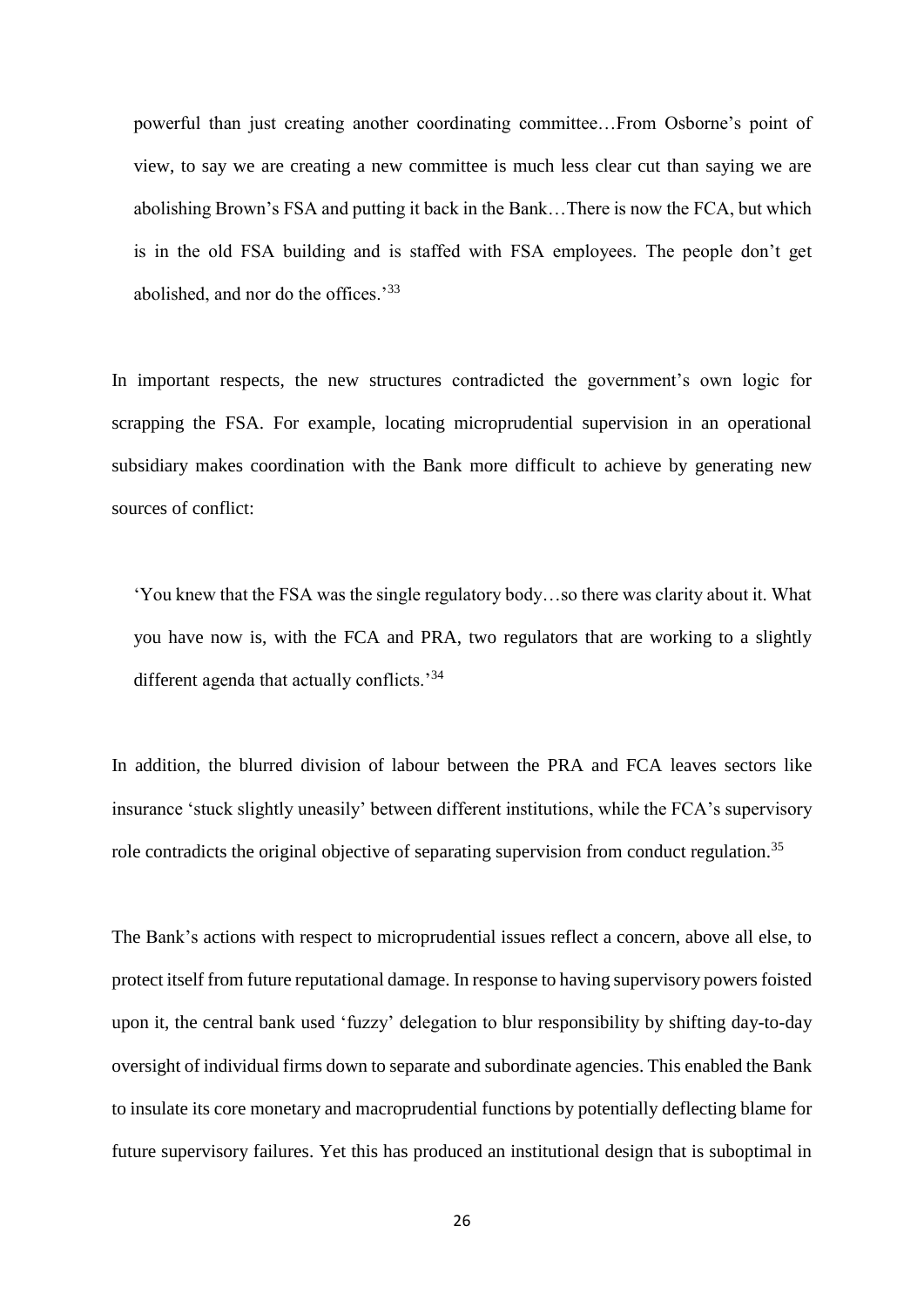several important respects. We argue that this points to blame avoidance, rather than efficiency gains, as being the main driver of the reform process.<sup>36</sup>

# **Conclusion**

The ambition of this paper was to explain the strengthening of the UK central bank with new prudential powers. The main puzzle was that the institutional design which eventually emerged not only diverged significantly from the government's original plans, but that it was also suboptimal in several important respects. We argue that the reforms cannot be explained on the basis of credible commitments or decision-making efficiency. Instead, we argue that the changes owe far more to the politics of blame avoidance and managing reputational risk. Theories of blame avoidance provide empirical expectations about the behaviour of principals and agents in a context of policy failure. This enables us to refine existing ideational and functional explanations, and to provide a richer account of the contested and contingent character of post-crisis reform. The article makes two main claims.

First, political principals used *agency reconfiguration* as a strategy of blame avoidance at the height of the banking crisis. Key elected officials sought to recast the crisis as an institutional failure in order to deflect responsibility for their own pre-crisis policy choices. Moreover, the two main parties sought to deflect blame onto their political opponents. This led them to hold diametrically opposed views about which institutions were at fault, and thus to put forward competing proposals for reform. Second, bureaucratic agents used *agency subversion* to protect or defend their reputation. This involved reshaping the terms of delegation in such a way as to deflect or manage blame for future policy failure.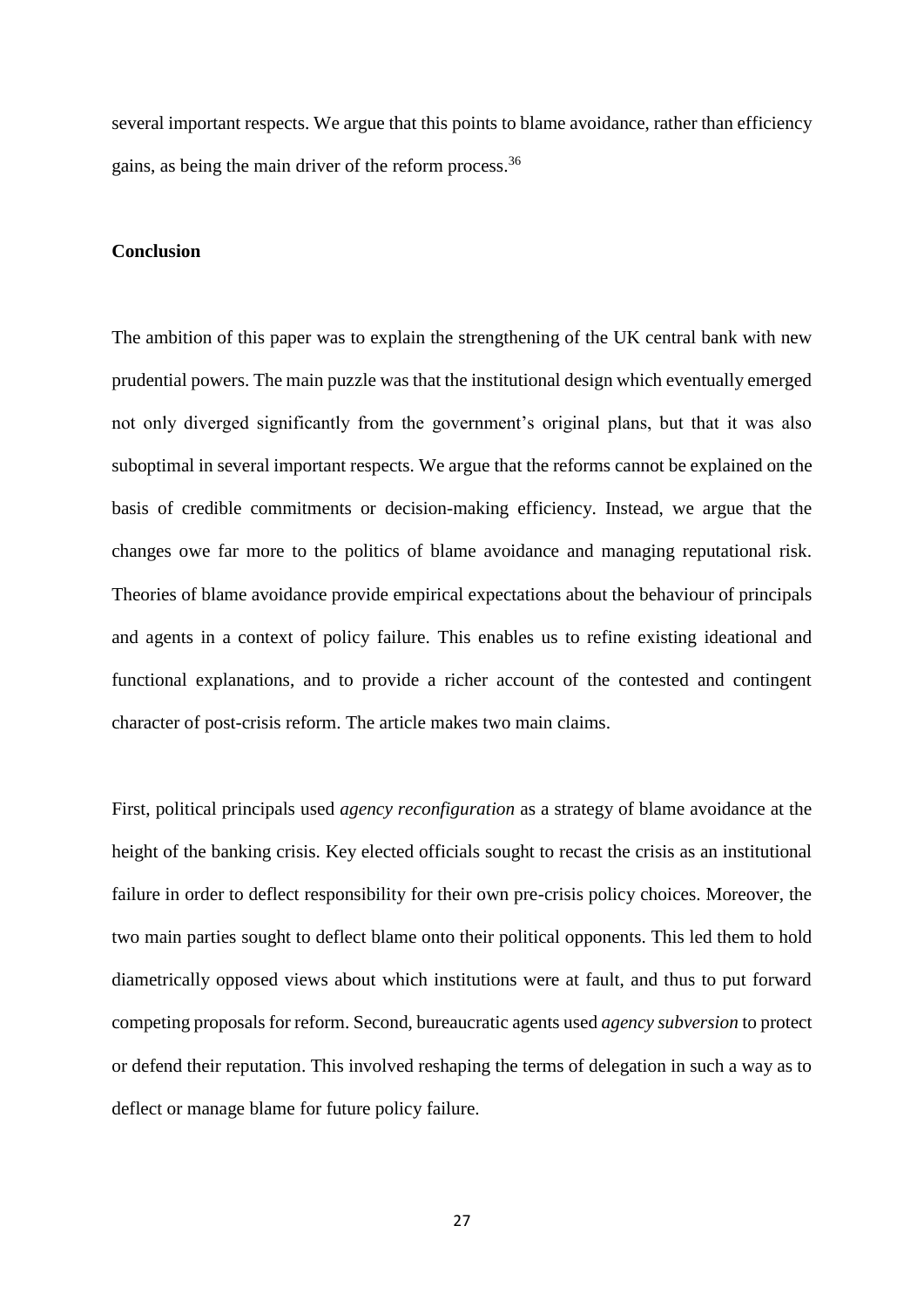Importantly, our analysis highlighted both the importance and limits of delegation as a strategy of blame avoidance. With respect to microprudential supervision, the Bank of England was instinctively risk averse about taking on direct responsibility for individual firm-level oversight. In response, it calculated that blame for future bank failures could be minimised by blurring responsibility through fuzzy delegation. To protect its core monetary and macroprudential functions, it therefore sought to shift responsibility for day-to-day supervision down to separate and subordinate agencies. With respect to macroprudential regulation, the Bank was similarly hesitant about the prospect of an expanded policy mandate. By contrast, however, it also recognised that it ultimately could not avoid future blame for failures in the banking system. As a result, the Bank calculated that the most prudent strategy to minimise long-term reputational risk was to push for full control over new macroprudential tools. It therefore sought to resist government efforts to impose a form of soft delegation, and instead lobbied successfully for a hard delegation model of macroprudential policy-making that maximised its own control and policy discretion.

The article contributes to the broader political economy literature on central banks in two ways. First, the concept of agency subversion as a strategy of blame avoidance sheds new light on the influence of central banks within government. In particular, our analysis highlights three sources of bureaucratic power which regulatory agencies can potentially wield over political principals: the ability to signal to the market that their political independence, and thus credibility, has been compromised (we label this 'market power'); the capacity to engage in private lobbying and make public pronouncements to pressure ministers ('instrumental power'); and the ability to exploit institutional permanence, and the status and experience of senior officials, over newly-elected political principals ('political power'). In the case of the UK, the Bank of England was able to leverage these bureaucratic powers to reshape delegation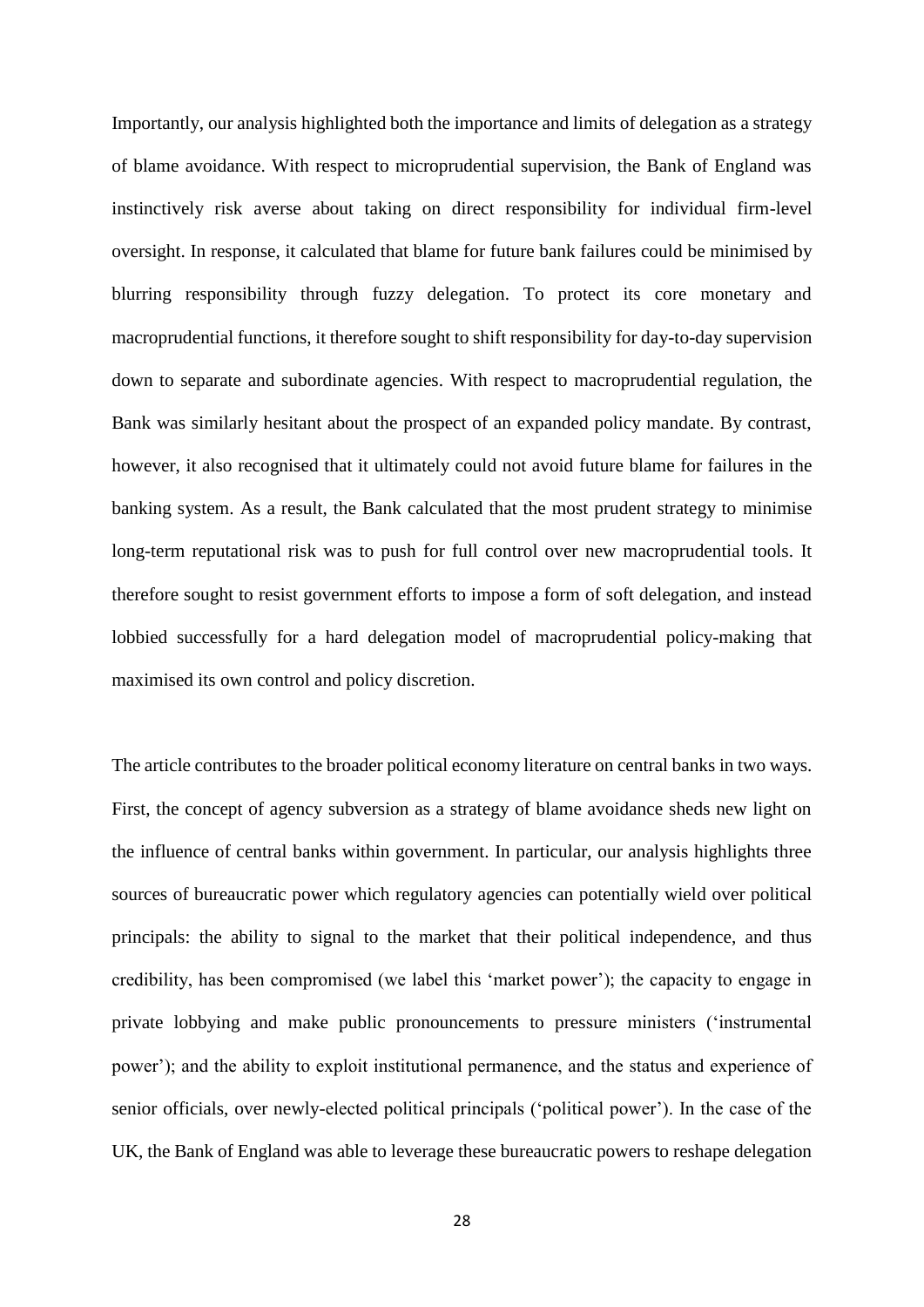such that the final outcome was significantly at odds with the original intention of the newlyelected government.

Second, the study highlights the need for a broader interpretation of functional motives in theorising central bank reform. Although blame shifting has been identified as a potential driver of delegation (Pollack 2002), most functionalist accounts tend to assume 'rational' motives based on credible commitments or decision-making efficiency. Yet there is a disconnection with those empirical studies which show that central bank reform often leads to counterintuitive, or even *dys*functional, outcomes. These are instead typically attributed to partisan or political incentives (for example, Bernhard 1998; Bernhard and Leblang 2002; Gilardi 2007). We argue that theories of blame avoidance are well placed to bridge this gap. By inferring that principals and agents are also concerned with reputation, we can explain how functional motives may, paradoxically, lead to suboptimal institutional outcomes. In the UK case, this can even include forms of delegation which are potentially detrimental to both credibility (as in the case of the government's original design for the Financial Policy Committee) or efficiency (for example, the coordination problems between the PRA and FCA). The blame avoidance approach we develop here is therefore intended as a guide to future comparative research which can potentially provide a better understanding of variation in post-crisis reform.

# **References**

Adolph, C. (2013), *Bankers, Bureaucrats and Central Bank Politics: The Myth of Neutrality* (Cambridge: Cambridge University Press).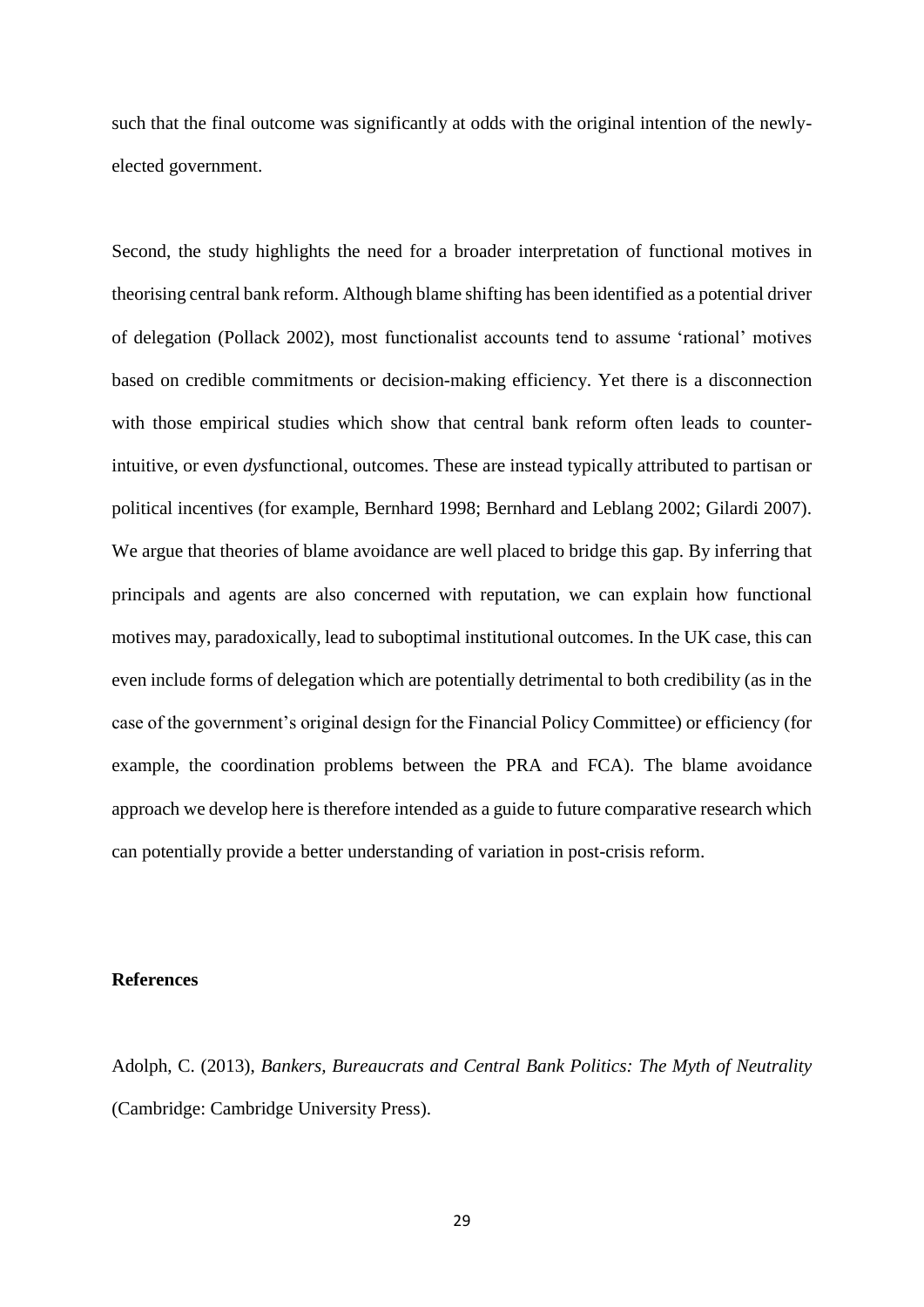Baker, A. (1999), 'Nebuleuse and the 'internationalization of the state' in the UK? The case of HM Treasury and the Bank of England', *Review of International Political Economy* 6(1), pp. 79-100.

Baker, A. (2013a), 'The New Political Economy of the Macroprudential Ideational Shift.' *New Political Economy* 18(1), pp. 112-139.

Baker, A. (2013b), 'The gradual transformation? The incremental dynamics of macroprudential regulation', *Regulation and Governance* 7, pp. 417-434.

Baker, A. (2015), 'Varieties of Economic Crisis, Varieties of Ideational Change: How and Why Financial Regulation and Macroeconomic Policy Differ', *New Political Economy* 20(3), pp. 342-366.

Bank of England (2013), *Memorandum of Understanding (MoU) between the Financial Conduct Authority (FCA) and the Prudential Regulation Authority (PRA).* London: FCA.

Bell, S. and Hindmoor, A. (2015), 'Taming the City? Ideas, Structural Power and the Evolution of British Banking Policy Amisdt the Great Financial Meltdown', *New Political Economy* 20(3), pp. 454-474.

Bell, S. and Hindmoor, A. (2016), 'Structural Power and the Politics of Bank Capital Regulation in the United Kingdom', *Political Studies*. doi: 10.1177/0032321716629479.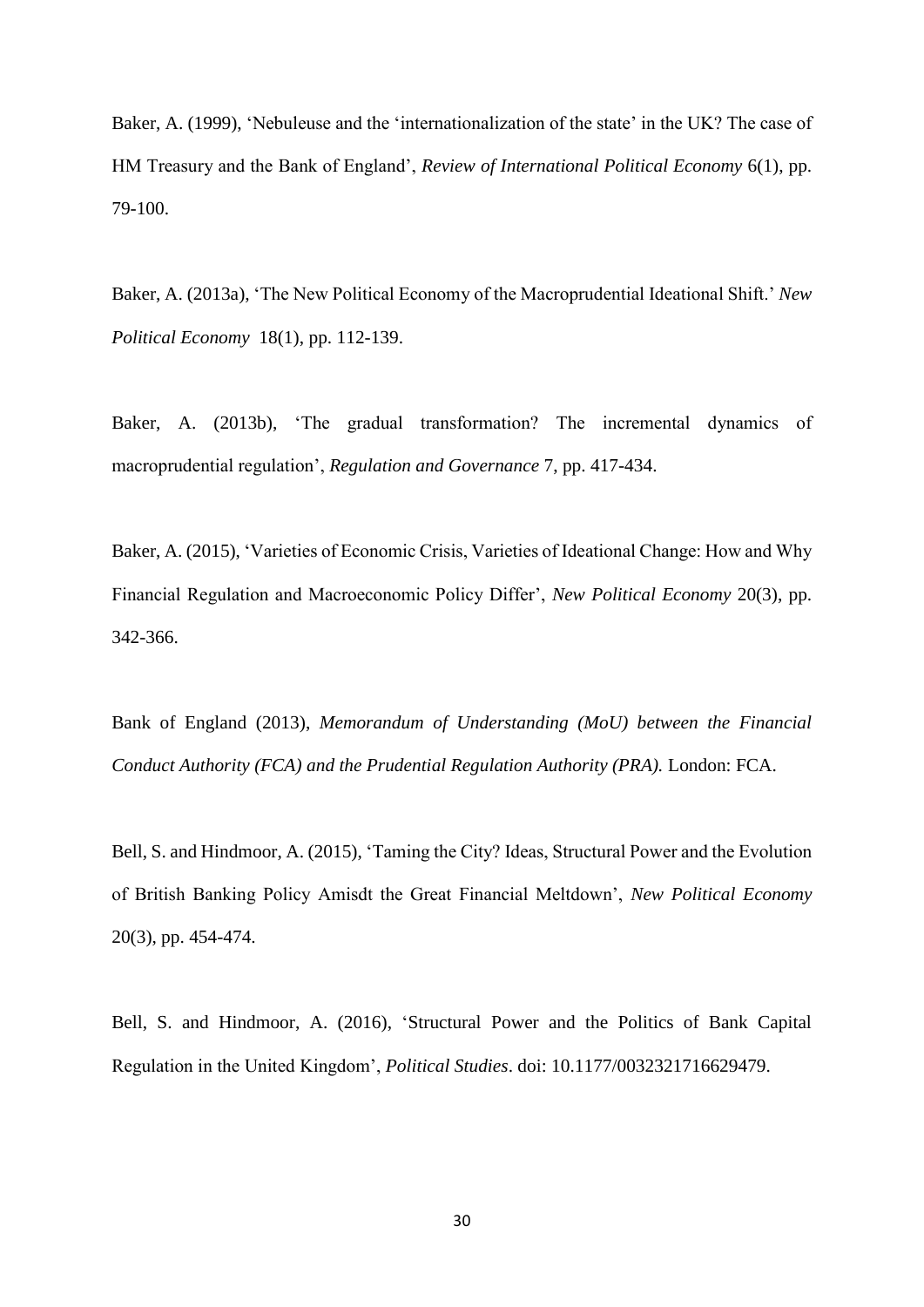Bernhard, W. (1998), 'A Political Explanation of Variations in Central Bank Independence', *American Political Science Review* 92(2), pp. 311-27.

Bernhard, W. and Leblang, D. (2002), 'Political Parties and Monetary Commitments', *International Organization* 56(4), pp. 803-830.

Brehm, J. and Gates, S. (1999), *Working, Skirking, and Sabotage: Bureaucratic Response to a Democratic Public* (Ann Arbor, MI: The Univesity of Michigan Press).

Burnham, P. (2001), 'New Labour and the Politics of Depolitisation', *British Journal of Politics and International Relations* 3, pp. 127-49.

Carpenter, D. P. (2001), *The Forging of Bureaucratic Autonmy: Reputations, Networks and Policy Innovation in Executive Agencies, 1862-1928* (Princeton: Princeton University Press).

Carpenter, D. P. (2002), 'Groups, the Media, Agency Waiting Costs, and FDA Drug Approval', *American Journal of Political Science*, 46(2): 490–505.

Carpenter, D. P. (2012), 'Reputation and Public Administration', *Public Administration Review* 72/1, pp. 26-32.

Claessens, S, Kose, M A and Terrones, E M (2008), 'What happens during recessions, crunches and busts?', IMF Working Paper, WP/08/274.

Conaghan, D. (2012), *Inside The Bank* (London: Biteback).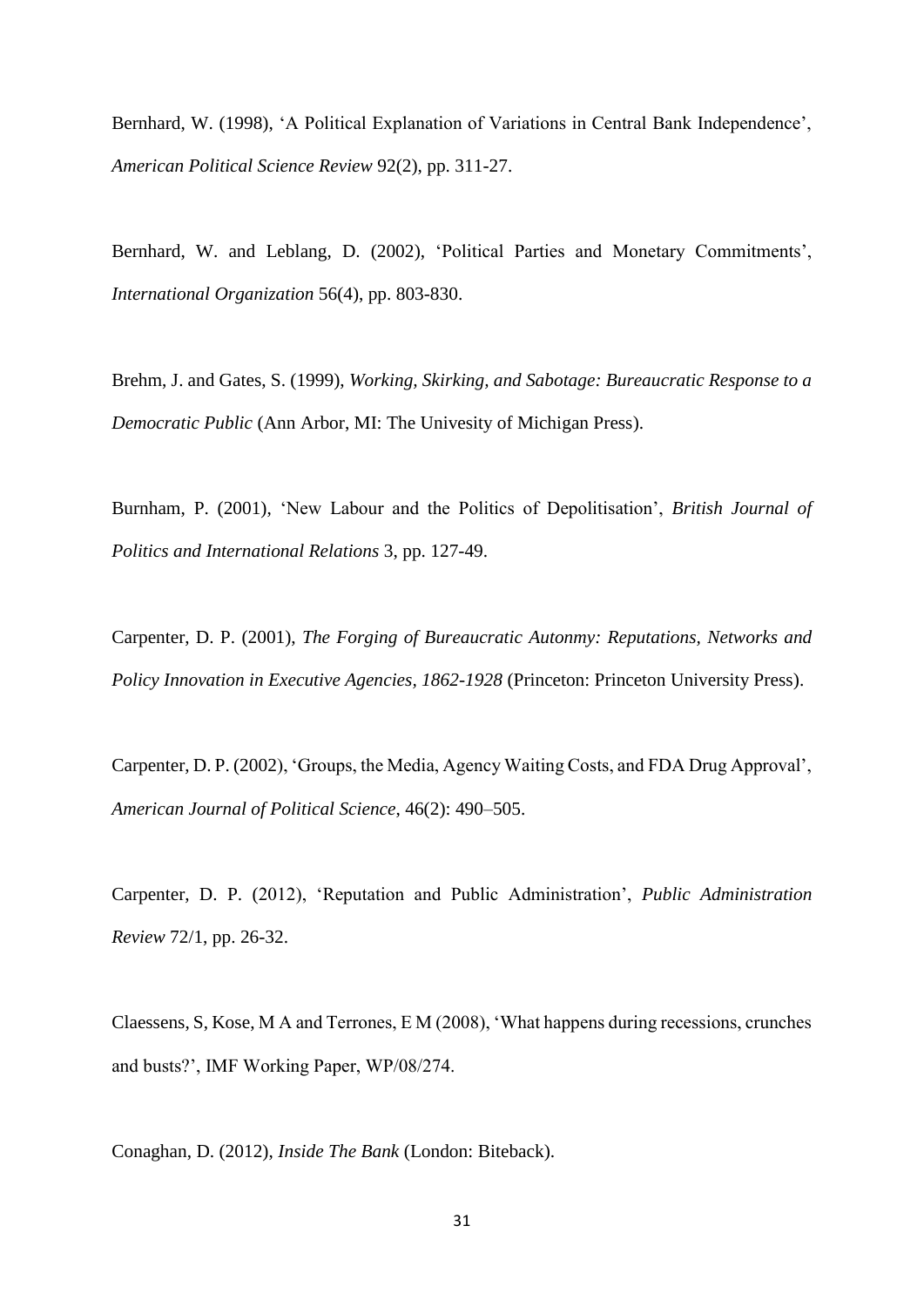Conservative Party (2009), *From Crisis to Confidence: Plan for Sound Banking* (London: Conservative Party).

Cukierman, A., (1998), *Central Bank Strategy, Credibility and Independence: Theory and Evidence* (The MIT Press, Cambridge, MA).

Cukierman, A. (2008), 'Central bank independence and monetary policymaking institutions – past, present and future', *European Journal of Political Economy* 24, pp. 722–736.

Cukierman, A. (2013), 'Monetary policy and institutions before, during, and after the global financial crisis', *Journal of Financial Stability* 9: 373-384.

Dellepiane-Avellaneda, S. (2013), 'Gordon unbound: the heresthetic of central bank independence in Britain', *British Journal of Political Science* 43(2), pp. 263-93.

Dunleavy, P. (1991), *Democracy, Bureacracy and Public Choice* (Oxford: Routledge).

European Central Bank (2010), *Recent Developments in Supervisory Structures in the EU Member States (2007-10)* (Frankfurt: ECB System).

Eijffinger, S., and Masciandaro, D. (2011), *Handbook of Central Banking, Financial Regulation and Supervision After the Financial Crisis.* (Cheltenham: Edward Eldgar).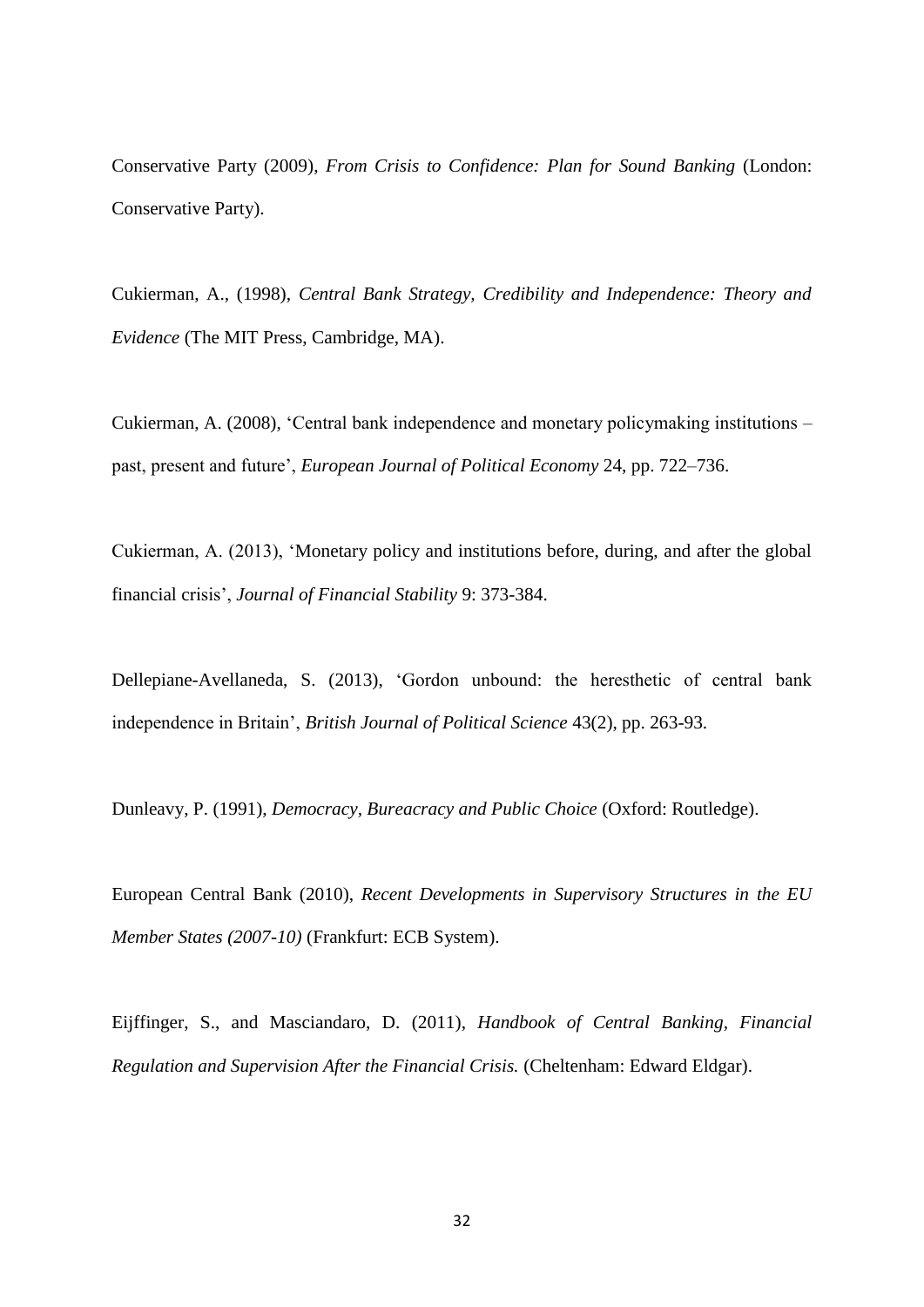Fernández-Albertos, J. (2015), 'The Politics of Central Bank Independence', *Annual Review of Political Science* 18, pp. 217-37.

Financial Conduct Authority (2016) Supervision: Find out about our market-based approach to supervising firms. Available at www.fca.org.uk/about/supervision. Accessed on 10 January 2017.

Gains, F., and John, P. (2010), 'What Do Bureaucrats Like Doing? Bureaucratic Preferences in Response to Institutional Reform', *Public Administration Review* 70(3), pp. 455-63.

Galati, G. and Moessner, R. (2011), *Macroprudential policy – a literature review*. Bank for International Settlements, Working Paper No.337.

Gilad, S. (2015), 'Political Pressures, Organizational Identity, and Attention to Tasks: Illustrations from Pre-Crisis Financial Regulation', *Public Administration* 93(3), pp. 593-608.

Gilardi, F. (2007), 'The Same, but Different: Central Banks, Regulatory Agencies, and the Politics of Delegation to Independent Authorities', *Comparative European Politics* 5, pp. 303- 27.

Goodman J. B. (1992), *Monetary Sovereignty: The Politics of Central Banking in Western Europe* (Ithaca, NY: Cornell University Press).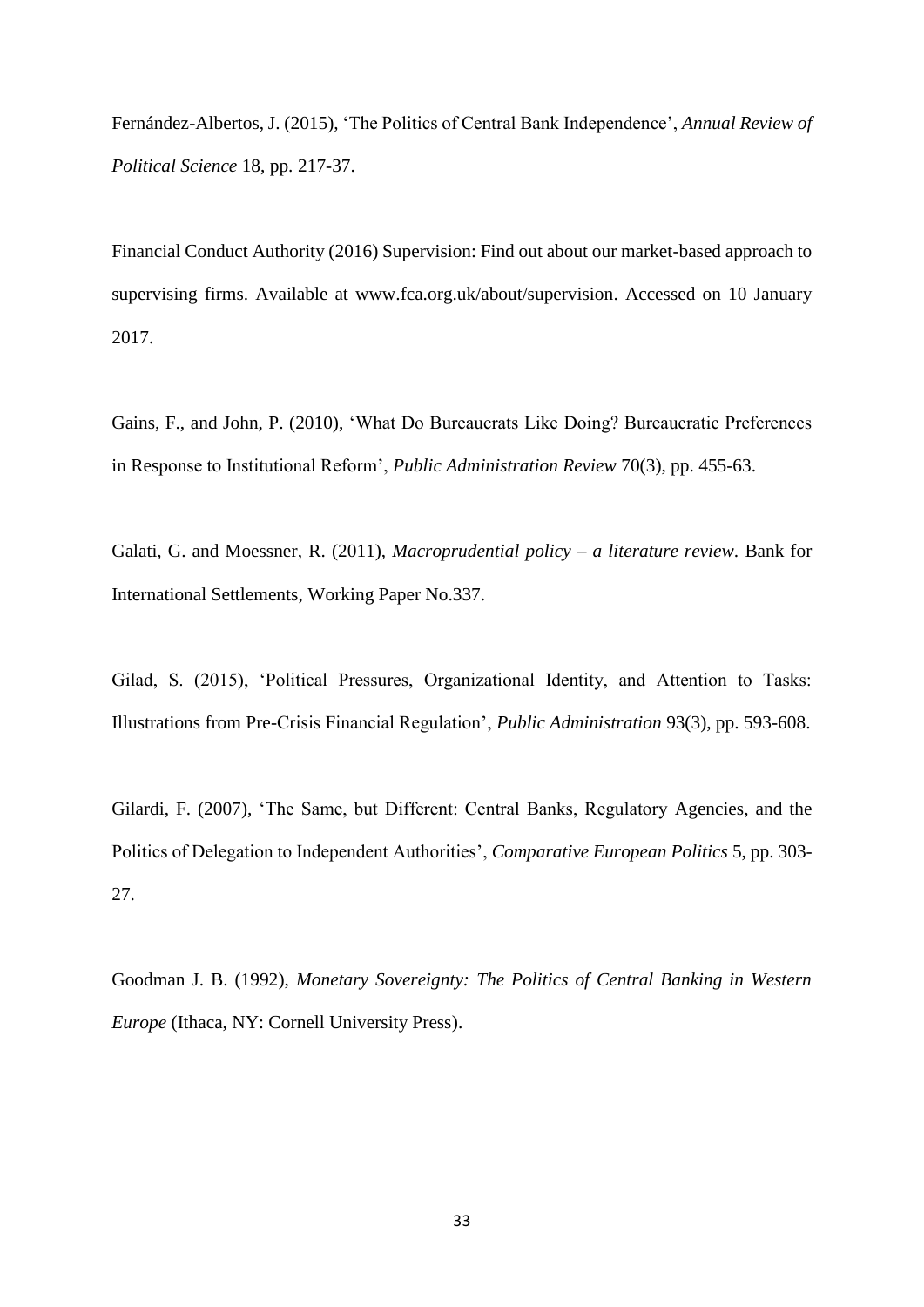Goodhart, L. M. (2015), 'Brave New World? Macro-prudential policy and the new political economy of the federal reserve', *Review of International Political Economy* 22(2), pp. 280- 310.

Grilli V, Masciandaro D, Tabellini G. (1991), 'Political and monetary institutions and public financial policies in the industrial countries', *Economic Policy* 6, pp. 342–92.

Haldane, A. (2013), 'Why institutions matter (more than ever)', Speech given by Andrew G Haldane, Executive Director, Financial Stability, Bank of England. Centre for Research on Socio-Cultural Change (CRESC) Annual Conference, School of Oriental and African Studies, London, 4 September 2013.

Hall, P. (1993), 'Policy Paradigms, Social Learning, and the State: The Case of Economic Policymaking in Britain', *Comparative Politics* 25(3), pp. 275-96.

Howarth, D. and Quaglia, L. (2016), *The Political Economy of European Banking Union*. (Oxford: Oxford University Press).

HM Government (2010a), *Financial Services Act* (London: The Stationery Office).

HM Government (2010b), *The Coalition: Our programme for government* (London: The Stationery Office

HM Treasury (2010), *A new approach to financial regulation: judgement, focus and stability*. Cm 7874, July 2010 (London: The Stationery Office).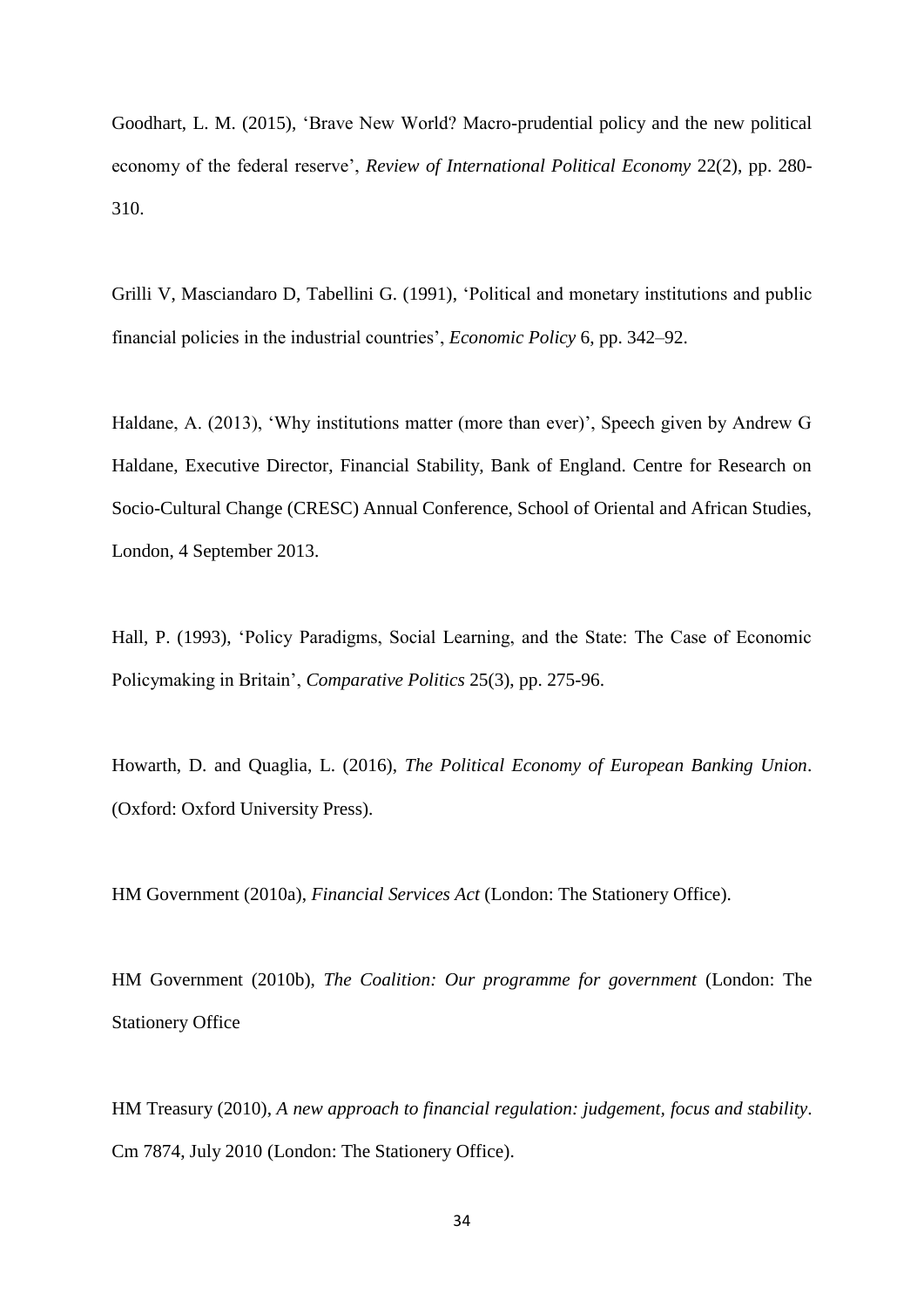Huber, J.D. and Shipan, C.R. (2002), *Deliberate Discretion? The Institutional Foundations of Bureaucratic Autonomy* (Cambridge: Cambridge University Press).

Kapstein, E. B. (1992), 'Between Power and Purpose: Central Bankers and the Politics of Regulatory Convergence', *International Organization* 46(1), 265-287.

King, M. (2005), 'Epistemic Communities and the Diffusion of Ideas: Central Bank Reform in the United Kingdom', *West European Politics* 28(1), 94-123.

King. M. (2009), Speech given by Mervyn King, Governor of the Bank of England At the Lord Mayor's Banquet for Bankers and Merchants of the City of London at the Mansion House, 17 June 2009.

Klompa, J., and de Haana, J. (2009), 'Central bank independence and financial instability', *Journal of Financial Stability* 5, pp. 321-38.

Krause, G. A. and Meier, K. J. (eds.) (2003), *Politics, Policy and Organizations: Frontiers in the Scientific Study of Bureaucracy* (Ann Arbor, MI: University of Michigan Press).

Liberal Democrats (2010), *Liberal Democrat Manifesto 2010* (London: Liberal Democrats).

Maor, M. (2010), 'Organizational Reputation and Jurisdictional Claims: The Case of the U.S. Food and Drug Administration'. *Governance* 23(1) pp, 133–59.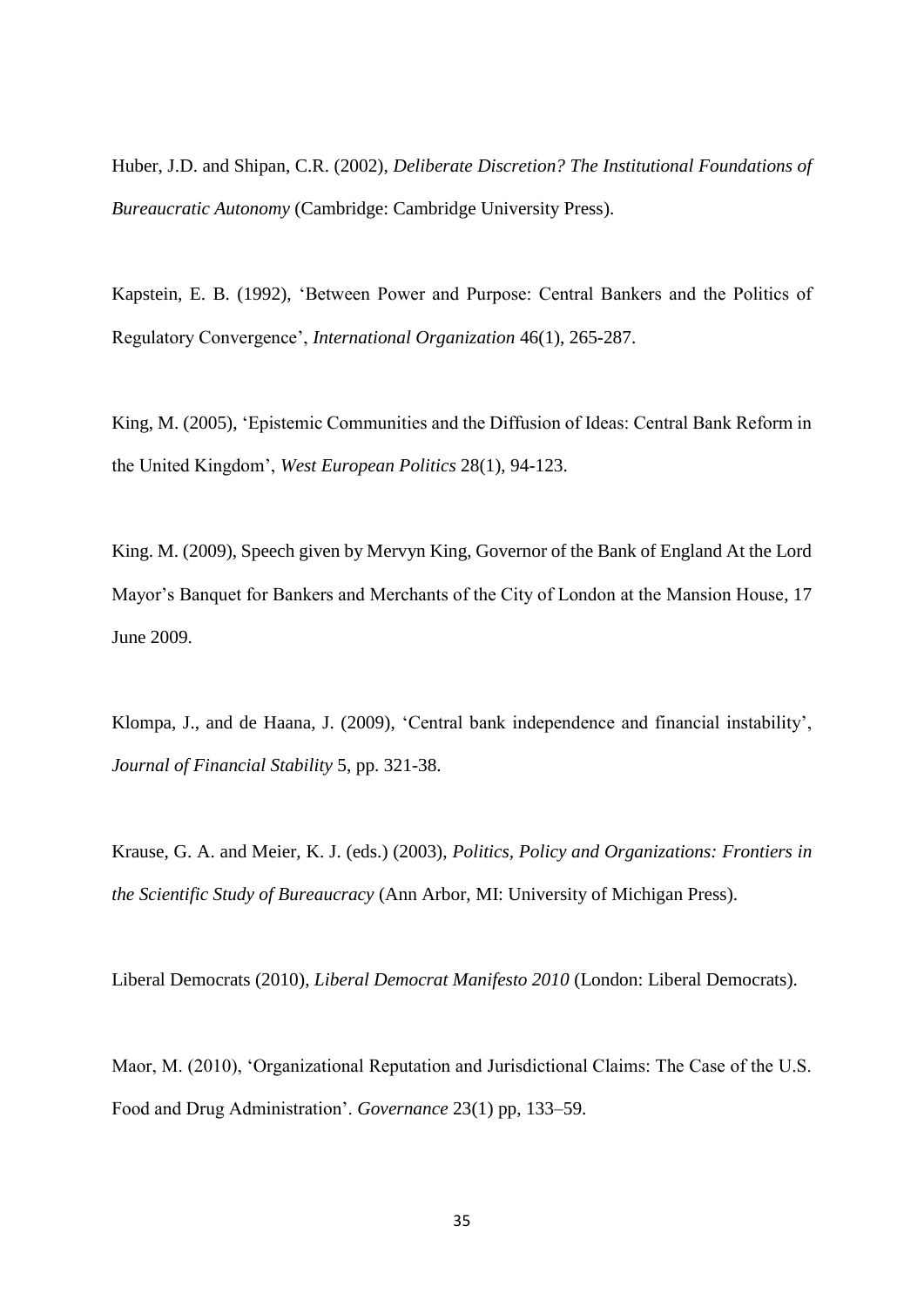Maor, M. (2014), 'Theorising Bureaucratic Reputation', in Arild, W. and Maor, M. (eds.) *Organizational Reputation in the Public Sector* (London: Routledge) pp 17-36.

Marsh, D., Smith, M. J., and Richards, D. (2000), 'Bureaucrats, Politicians and Reform in Whitehall: Analysing the Bureau-shaping Model', *British Journal of Political Science* 30(3), pp. 461-82.

Masciandaro, D. (2009), 'Politicians and financial supervision unification outside the central bank: Why do they do it?' *Journal of FInancial Stability* 5, pp. 124-46.

Masciandaro, D. (2012), 'Back to the Future? Central Banks as Prudential Supervisors in the Aftermath of the Crisis', *European Company and Financial Law Review* 9(2), pp. 112–30.

McCubbins, M. D., and Schwartz, T. (1984), 'Congressional Oversight Overlooked: Police Patrols versus Fire Alarms', *American Journal of Political Science* 28(1), pp. 165-79.

McNamara, K. (2002), 'Rational Fictions: Central Bank Independence and the Social Logic of Delegation', *West European Politics* 25(1), pp. 47-76.

McPhilemy, S. (2013), 'Formal Rules versus Informal Relationships: Prudential Banking Supervision at the FSA Before the Crash', *New Political Economy* 18(5), pp. 748-767.

McPhilemy, S. (2016), 'Integrating macro-prudential policy: central banks as the "third force" in EU financial reform', *West European Politics* 39(3), pp. 526-544.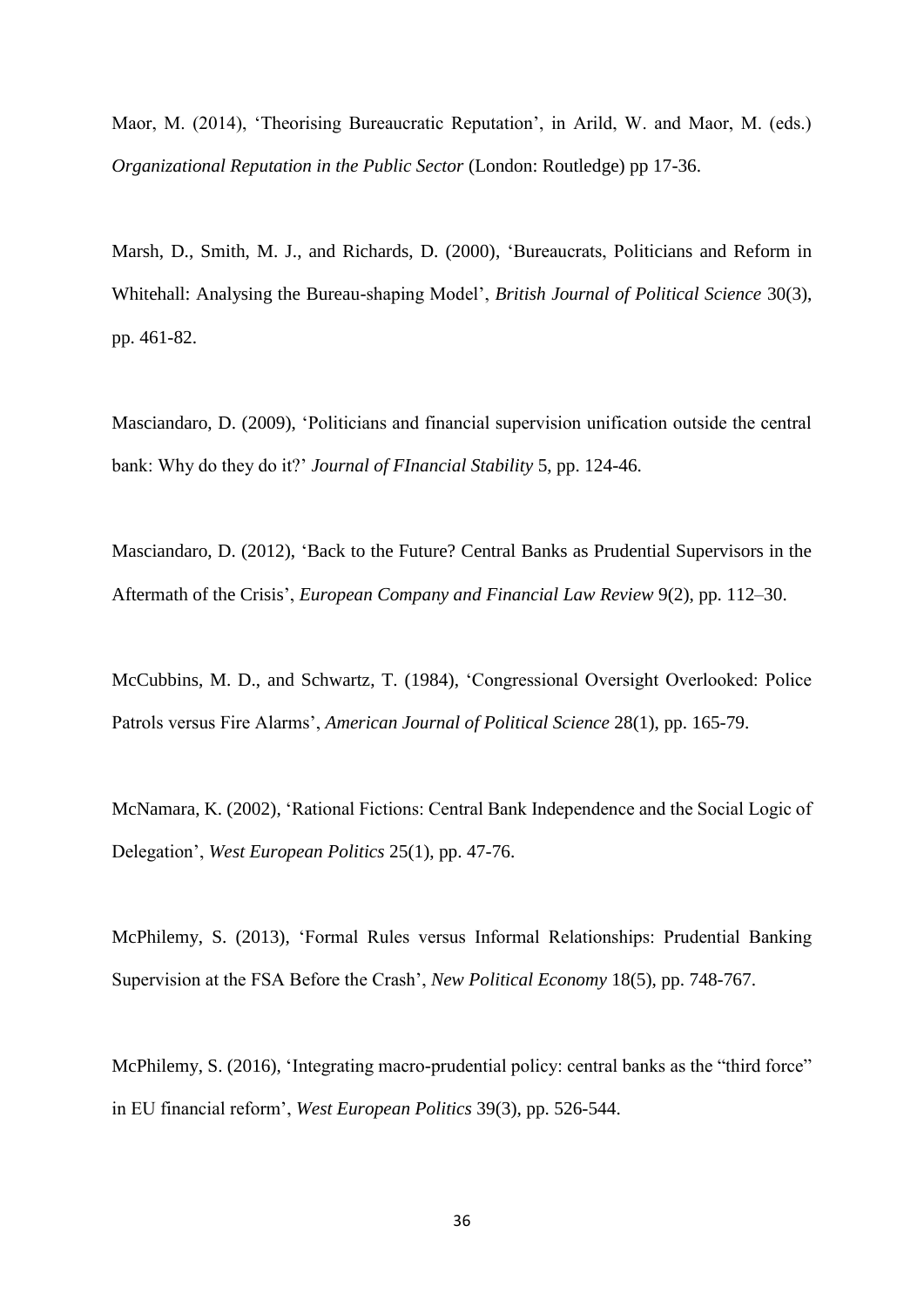Miller, G. J. and Whitford, A. B. (2016), *Above Politics: Bureaucratic Discretion and Credible Commitment* (Cambridge University Press).

Mügge, D. (2011), 'From Pragmatism to Dogmatism. EU Governance, Policy Paradigms, and Financial Meltdown', *New Political Economy* 16(2), pp. 185-206.

Pollack, M. (2002), 'Learning from the Americanists (Again): Theory and Method in the Study of Delegation', *West European Politics* 25(1), pp. 200-19.

Quaglia, L. (2008), 'Explaining the Reform of Banking Supervision in Europe: An Integrative Approach', *Governance* 21(3), pp. 439-463.

Reichlin, L. and Baldwin, R. (eds.) (2013), *Is Inflation Targeting Dead? Central Banking After the Crisis* (London: Centre for Economic Policy Research).

Reuters (2015), 'UK consolidates Bank of England's bank supervision role', 21 July 2015. Accessed 19 December 2016.

Sobol, M. (2016), 'Principal-Agent Analysis and Pathological Delegation: The (Almost) Untold Story', *Governance* 29(3), pp. 335-50.

Treasury Committee (2009), *Banking Crisis: dealing with the failure of the UK banks* (London: House of Commons).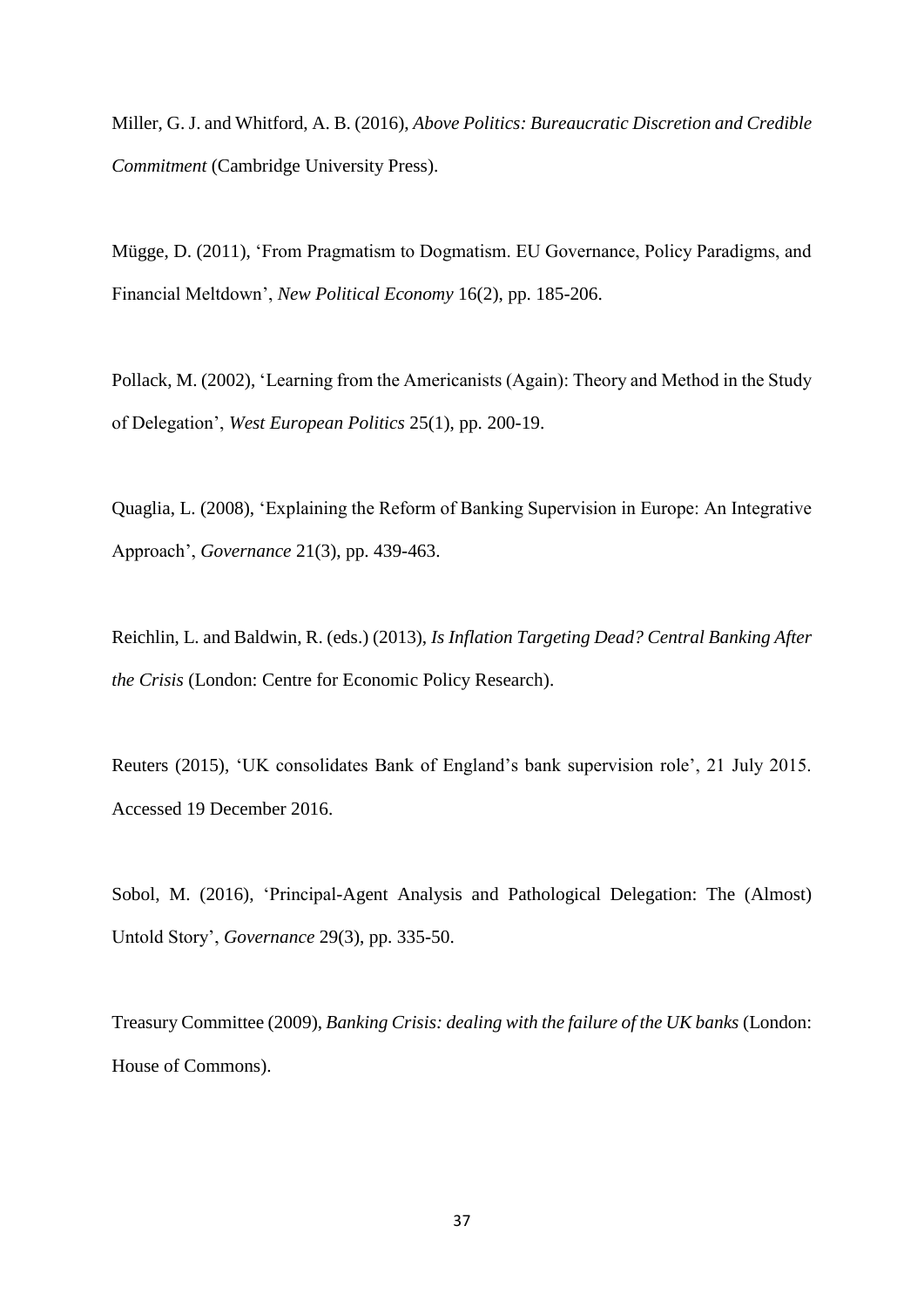Treasury Committee (2011), *Accountability of the Bank of England* (London: House of Commons).

Treasury Committee (2012), *Financial Conduct Authority. Twenty-Sixth Report of Session 2010-12.* January 2010. (London: House of Commons).

Turner, A. (2009), *The Turner Review.* Financial Services Authority. (London: Financial Services Authority).

Way, C. (2000), 'Central Banks, Partisan Politics, and Macroeconomic Outcomes', *Comparative Political Studies* 33(2), pp. 196-224.

Westrup, J. (2007), 'The Politics of Financial Regulatory Reform in Britain and Germany', *West European Politics* 30(5), pp. 1096-1119.

**.** 

<sup>&</sup>lt;sup>1</sup> The ECB distinguishes between three main supervisory models: (i) sectoral model: each sector (banking, securities and insurance) is supervised by one authority; (ii) 'twin peaks' model: responsibilities are allocated on the basis of the supervisory objectives, with prudential supervision and conduct of business regulation attributed to two different authorities; and (iii) single authority model: all the supervisory functions are allocated to a single authority, which covers both prudential supervision and investor protection (ECB 2010).

<sup>&</sup>lt;sup>2</sup> Interview with former senior Bank of England official (January 2015).

<sup>&</sup>lt;sup>3</sup> Interview with financial industry lobbyist, UK bank (December 2014).

<sup>4</sup> Interview with former senior Bank of England official (January 2015).

<sup>&</sup>lt;sup>5</sup> Interview with former No.10 senior official (November 2014).

<sup>&</sup>lt;sup>6</sup> Interview with HM Treasury official (January 2015) and former HM Treasury Special Advisor (November 2015).

<sup>&</sup>lt;sup>7</sup> Interview with former senior Bank of England official (January 2015).

<sup>8</sup> Interview with senior Bank of England official (November 2013).

<sup>&</sup>lt;sup>9</sup> Interview with former senior Bank of England official (January 2015).

<sup>&</sup>lt;sup>10</sup> Interview with senior Bank of England official (November 2013).

<sup>&</sup>lt;sup>11</sup> Interview with former Bank of England official / financial industry executive (December 2013).

<sup>&</sup>lt;sup>12</sup> Interview with former No.10 senior official (November 2014). Puzzlingly, the FSA Chairman, Adair Turner, remained relatively open-minded about their location. Our interviews suggest that this was because 'he might have had half a chance' at being given a senior role in the Bank in the near future. Moreover, in the run up to the election, the FSA received assurances that the changes would not necessarily be implemented: 'They were given